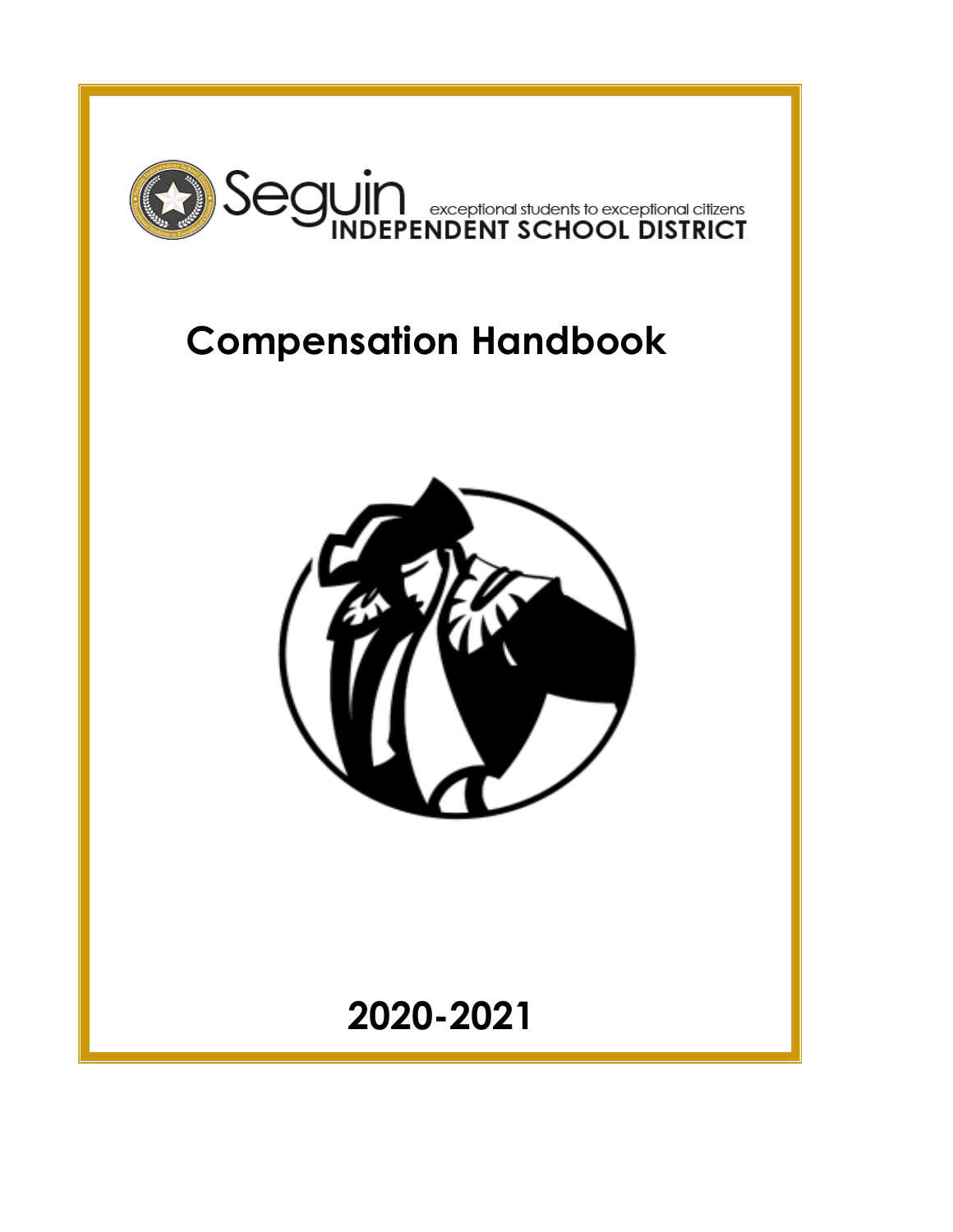### **Table of Contents**

| <b>General Information</b>                                                       |                |
|----------------------------------------------------------------------------------|----------------|
| General Salary Increase / Salary Range Change<br><b>Supplemental Stipend Pay</b> | 1<br>1         |
| <b>Critical Need Teaching Positions</b><br>Substitute Pay                        | 1              |
| <b>New Hire Teacher Salary Schedule</b>                                          | $\overline{2}$ |
| <b>Technical / Professional Classifications</b>                                  | $3 - 4$        |
| <b>Clerical / Technical Classifications</b>                                      | $5 - 6$        |
| <b>Manual Trades Classifications</b>                                             | 7              |
| <b>Food Service Classifications</b>                                              | 8              |
| <b>Transportation Classifications</b>                                            | 9              |
| <b>Temporary Employee Positions</b>                                              | 10             |
| <b>Substitute Pay Schedule</b>                                                   | 11             |
| <b>High School Salary Supplements</b>                                            | 12             |
| <b>Middle School Salary Supplements</b>                                          | 13             |
| <b>Elementary Salary Supplements</b>                                             | 14             |
| <b>Extra Duty Pay Supplements</b>                                                | 15             |
| <b>District Level Stipends</b>                                                   | 15             |
| <b>Stipends for Critical Need Classes</b>                                        | 16             |
| <b>High School Athletics Extra Duty Stipend</b>                                  | 17             |
| <b>Middle School Athletics Extra Duty Stipend</b>                                | 18             |
| <b>Employees on Teacher Salary Scale that Work More than 187 Days</b>            | 19             |
| <b>Contract/Employment Dates</b>                                                 | 20             |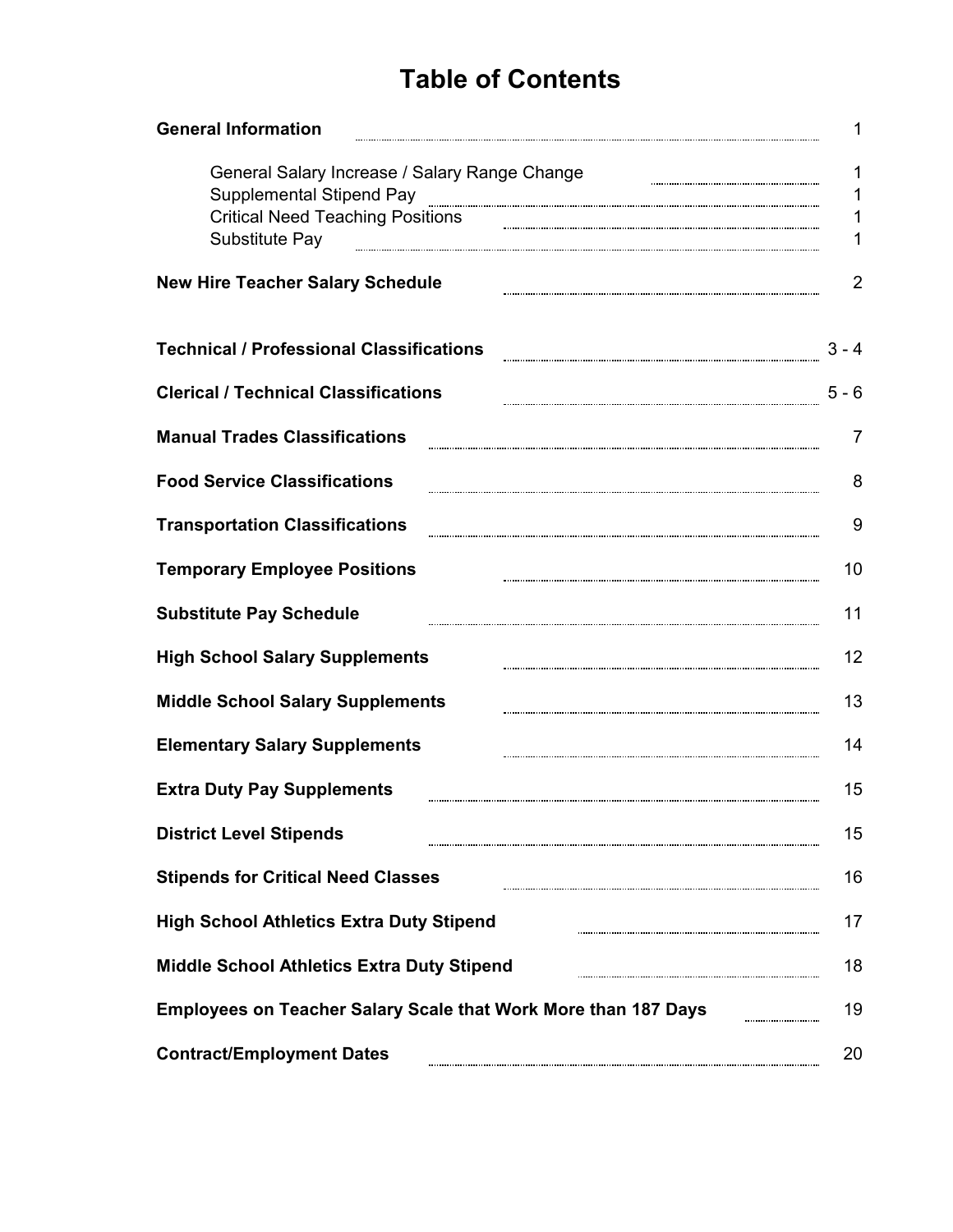#### **GENERAL INFORMATION**

#### **Teacher, Librarian and Nurse Salary Increases:**

The minimum salary for a new teacher, librarian, licensed speech therapist & nurse to Seguin ISD is \$51,000 for an individual with a Bachelor's Degree and \$52,000 for an individual with a Master's Degree. All returning current and experienced teachers, librarians, licensed speech therapists & nurses with Master's Degree will continue to receive a minimum of \$1,000 more than those with a Bachelor's Degree. New teachers will be placed on the teacher salary schedule based on years of experience. In addition, the administration recommends the continuation of all teachers, librarians and nurses who have worked for Seguin ISD for 25 or more years as of September 1, 2020 to receive longevity pay of \$1,000 per year. Retire/Rehire on Teacher Salary Scale will be capped at 25 years.

#### **Counselor Pay Table:**

The Counselor Scale reflects a minimum of \$3500 above teacher bachelor's scale. Retire /Rehire on Counselor Salary Scale will be capped at 25 years.

#### **Employee Insurance Contribution**

The district will contribute \$368 per month to assist with health insurance premium costs for those employees who participate in the Seguin ISD Health Insurance Plan.

#### **Supplemental Stipend Pay : (Including Areas Identified as Critical Shortage)**

Supplemental stipend salaries are approved on a year-to year basis and do not become a part of the base salary of an employee. A salary supplement may be changed upward, downward, or eliminated as the Board deems is in the best interest of the district. Recommended supplemental salary changes are effective for the 2020-2021 school year. Supplemental salary and day changes are for teachers changing assignments and new hires with added responsibilities, such as club sponsor or coach.

#### **Substitute Pay**

Please refer to the substitute pay schedule on page 11.

Page 1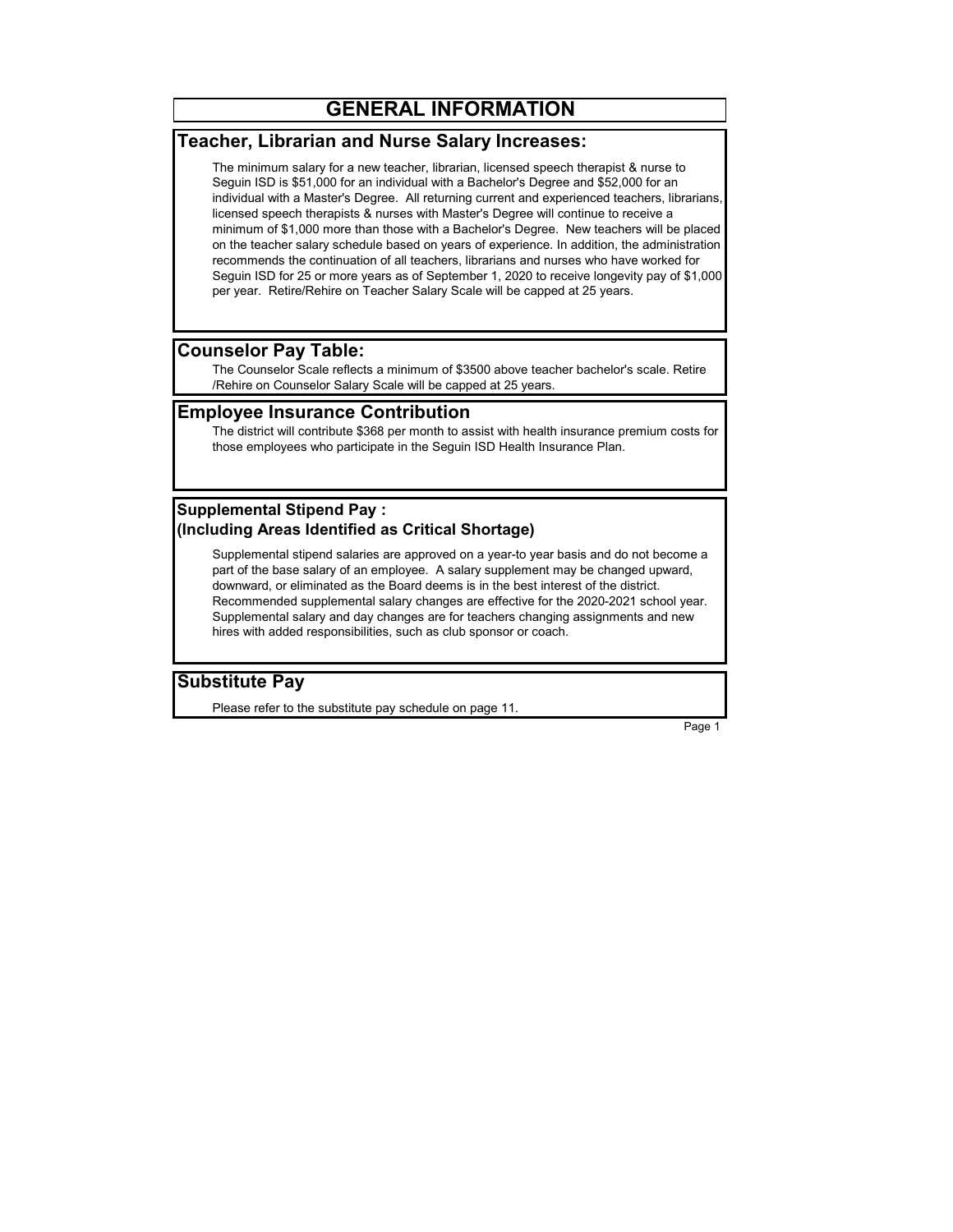#### **SEGUIN INDEPENDENT SCHOOL DISTRICT 2020-2021**

| <b>BACHELORS</b> |                 | Special Ed.<br><b>Bilingual</b><br><b>COUNSELORS</b><br><b>MASTERS</b><br>Math.<br><b>Education</b><br>(based on 187 days)<br><b>Science</b> |                |                |                                                      |                                                         |                  |
|------------------|-----------------|----------------------------------------------------------------------------------------------------------------------------------------------|----------------|----------------|------------------------------------------------------|---------------------------------------------------------|------------------|
|                  | $20 - 21$       | \$1,500                                                                                                                                      | \$4,500        |                | $20 - 21$                                            |                                                         | $20 - 21$        |
| EXP              | <b>Bachelor</b> | <b>Stipend</b>                                                                                                                               | <b>Stipend</b> | <b>EXP</b>     | <b>Masters</b>                                       | EXP                                                     | <b>Counselor</b> |
| 0                | 51,000          | 52,500                                                                                                                                       | 55,500         | 0              | 52,000                                               | 0                                                       | 54,500           |
| 1                | 51,500          | 53,000                                                                                                                                       | 56,000         | 1              | 52,500                                               | 1                                                       | 55,000           |
| $\mathbf 2$      | 51,700          | 53,200                                                                                                                                       | 56,200         | $\overline{2}$ | 52,700                                               | $\overline{2}$                                          | 55,200           |
| 3                | 51,900          | 53,400                                                                                                                                       | 56.400         | 3              | 52,900                                               | 3                                                       | 55,400           |
| 4                | 52,100          | 53,600                                                                                                                                       | 56,600         | 4              | 53,100                                               | 4                                                       | 55,600           |
| 5                | 52,300          | 53.800                                                                                                                                       | 56,800         | 5              | 53,300                                               | 5                                                       | 55,873           |
| 6                | 53,959          | 55,459                                                                                                                                       | 58,459         | 6              | 55,000                                               | $\overline{6}$                                          | 57,601           |
| 7                | 54.480          | 55.980                                                                                                                                       | 58,980         | 7              | 55,520                                               | 7                                                       | 58,121           |
| 8                | 54,896          | 56,396                                                                                                                                       | 59,396         | 8              | 55,936                                               | 8                                                       | 58,537           |
| 9                | 55,104          | 56,604                                                                                                                                       | 59,604         | 9              | 56,144                                               | 9                                                       | 58,745           |
| 10               | 55,520          | 57,020                                                                                                                                       | 60,020         | 10             | 56,560                                               | 10                                                      | 59,161           |
| 11               | 56,144          | 57.644                                                                                                                                       | 60.644         | 11             | 57,185                                               | 11                                                      | 59,786           |
| 12               | 56,352          | 57,852                                                                                                                                       | 60,852         | 12             | 57,393                                               | 12                                                      | 59,994           |
| 13               | 56,560          | 58,060                                                                                                                                       | 61,060         | 13             | 57,601                                               | 13                                                      | 60,202           |
| 14               | 57,081          | 58,581                                                                                                                                       | 61.581         | 14             | 58,121                                               | 14                                                      | 60,722           |
| 15               | 57,601          | 59,101                                                                                                                                       | 62,101         | 15             | 58,641                                               | 15                                                      | 61,242           |
| 16               | 57,861          | 59,361                                                                                                                                       | 62,361         | 16             | 58,901                                               | 16                                                      | 61,502           |
| 17               | 58,641          | 60,141                                                                                                                                       | 63,141         | 17             | 59,682                                               | 17                                                      | 62,283           |
| 18               | 58,771          | 60,271                                                                                                                                       | 63,271         | 18             | 59,812                                               | 18                                                      | 62,413           |
| 19               | 58,871          | 60,371                                                                                                                                       | 63,371         | 19             | 59,890                                               | 19                                                      | 62,491           |
| 20               | 59,161          | 60,661                                                                                                                                       | 63,661         | 20             | 60,202                                               | 20                                                      | 62,803           |
| 21               | 59,422          | 60,922                                                                                                                                       | 63,922         | 21             | 60,462                                               | 21                                                      | 63,063           |
| 22               | 59,682          | 61.182                                                                                                                                       | 64.182         | 22             | 60.722                                               | 22                                                      | 63,323           |
| 23               | 59,942          | 61,442                                                                                                                                       | 64,442         | 23             | 60,982                                               | 23                                                      | 63,583           |
| 24               | 60,254          | 61.754                                                                                                                                       | 64,754         | 24             | 61,294                                               | 24                                                      | 64,051           |
| 25               | 61,385          | 62,885                                                                                                                                       | 65,885         | 25             | 62,483                                               | 25                                                      | 65,072           |
| 26               | 62.793          | 64.293                                                                                                                                       | 67.293         | 26             | 63,833                                               | 26                                                      | 65.834           |
| 27               | 63,157          | 64,657                                                                                                                                       | 67,657         | 27             | 64,197                                               | 27                                                      | 66,933           |
| 28               | 63,729          | 65,229                                                                                                                                       | 68,229         | 28             | 64,769                                               | 28                                                      | 67,485           |
| 29               | 64,561          | 66,061                                                                                                                                       | 69,061         | 29             | 65,602                                               | 29                                                      | 68,354           |
| 30               | 65.529          | 67.029                                                                                                                                       | 70.029         | 30             | 66.569                                               | 30                                                      | 69.326           |
| 31               | 66,236          | 67,736                                                                                                                                       | 70,736         | 31             | 67.277                                               | $\overline{31}$                                         | 70.018           |
|                  |                 |                                                                                                                                              |                |                | *Masters Scale minimum of<br>\$1,000 above Bachelors | *Counselors Scale minimum of<br>\$3,500 above Bachelors |                  |

#### **TEACHER / LIBRARIAN / NURSE / COUNSELOR SALARY SCHEDULE**

**Retire/Rehire:** capped at 25 yrs

 **Elem Counselors - 192 contract days**

**HS Counselors - 207 contract days HS Lead Counselor - 215 contract days** 

| <b>ADDITIONAL STIPENDS</b>           |                       |       |
|--------------------------------------|-----------------------|-------|
| <b>Teaching Certificate / Degree</b> | <b>Stipend Amount</b> |       |
| <b>Bilingual</b>                     |                       | .500  |
| Special Education, Math, Science     |                       | 1.500 |
| Doctorate                            |                       | 1.000 |

\*\*Stipend provided to **Teacher of Record** Only.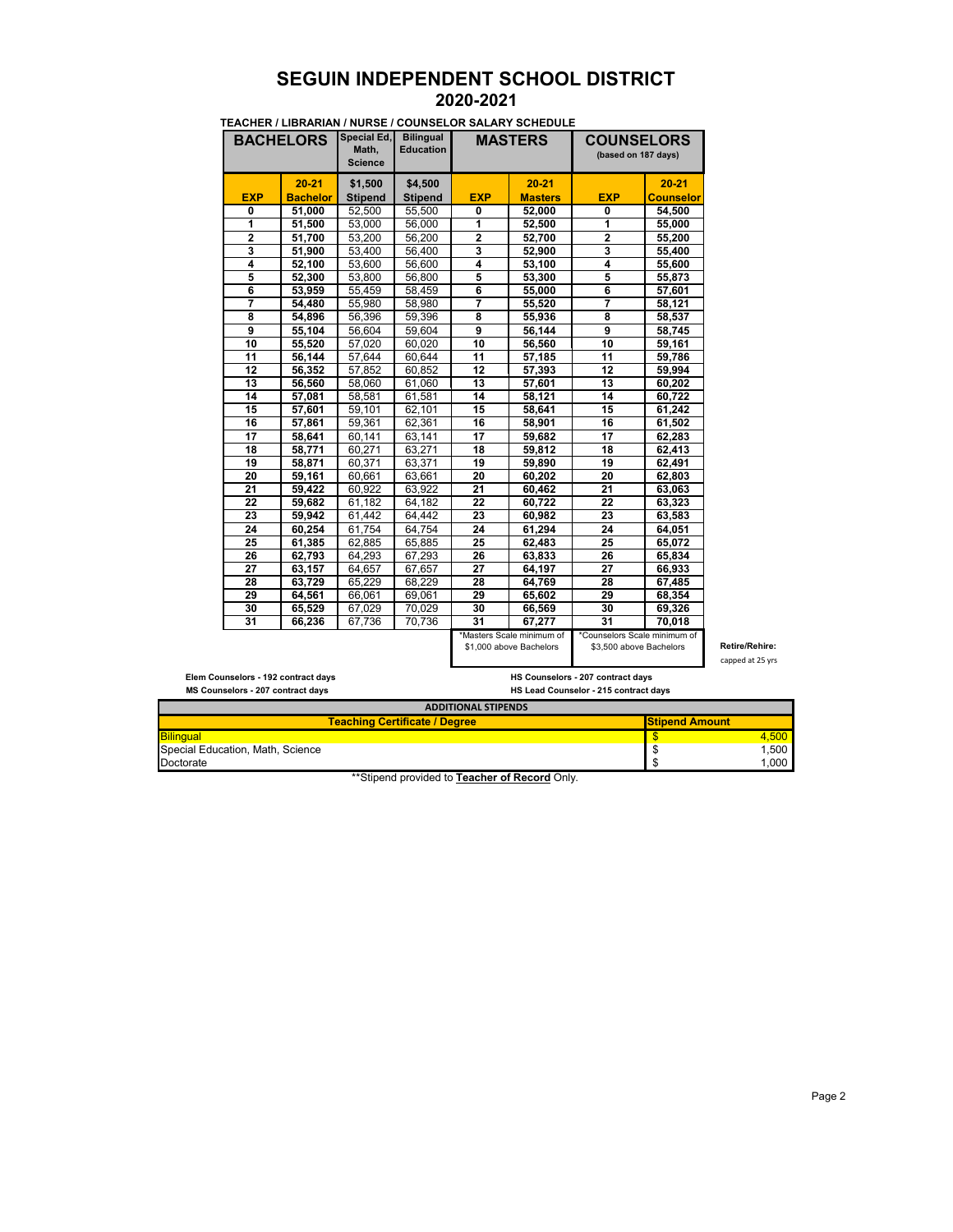#### **SEGUIN INDEPENDENT SCHOOL DISTRICT 2020-2021 PROFESSIONAL CLASSIFICATIONS**

| <b>Teacher</b>   | <b>Title</b>                                 | #days |                    |            |            |            |
|------------------|----------------------------------------------|-------|--------------------|------------|------------|------------|
| <b>Pay Scale</b> | <b>Administrative Intern (PK-Elem)</b>       | 207   |                    |            |            |            |
| P <sub>0</sub>   | <b>Administrative Intern (MS/HS)</b>         | 212   |                    |            |            |            |
| P <sub>0</sub>   | <b>Behavior Specialist</b>                   | 192   |                    |            |            |            |
| P <sub>0</sub>   | Color Guard Instructor                       | 197   |                    |            |            |            |
| P <sub>0</sub>   | <b>Elementary Specialist</b>                 | 210   |                    |            |            |            |
| P <sub>0</sub>   | <b>Gifted and Talented Specialist</b>        | 210   |                    |            |            |            |
| P <sub>0</sub>   | <b>Multilingual Specialist</b>               | 210   |                    |            |            |            |
|                  |                                              |       |                    |            |            |            |
| <b>Pay Grade</b> | <b>Title</b>                                 | #days |                    |            |            |            |
| <b>P1</b>        | Budgeting & Program Specialist               | 226   |                    |            |            |            |
| P <sub>1</sub>   | Dean of Students                             | 207   |                    |            |            |            |
| <b>P1</b>        | District ARD Facilitator                     | 212   |                    |            |            |            |
| <b>P1</b>        | District Technologist / Web Master           | 226   |                    |            |            |            |
| P <sub>1</sub>   | Fixed Asset & Inventory Specialist           | 226   |                    |            |            |            |
|                  | Food Service - Field Supervisor & Production | 226   |                    |            |            |            |
| <b>P1</b>        | Coordinator                                  |       |                    |            |            |            |
| <b>P1</b>        | General Ledger Specialist                    | 226   |                    |            |            |            |
| <b>P1</b>        | Grant - Autism Behavior Specialist           | 192   |                    |            |            |            |
| <b>P1</b>        | Grant - Autism Family Specialist             | 192   |                    | <b>Min</b> | <b>Mid</b> | <b>Max</b> |
| <b>P1</b>        | <b>Grant-Transition Manager</b>              | 187   |                    |            |            |            |
| P <sub>1</sub>   | Grant-Truancy Case Manager (Lead & Asst)     | 197   | <b>Hourly Rate</b> | \$28.52    | \$35.80    | \$48.97    |
| <b>P1</b>        | HS Testing Coordinator                       | 207   | <b>Daily Rate</b>  |            |            |            |
| <b>P1</b>        | Maintenance Coordinator                      | 240   | (based on 8 hrs)   | \$228.18   | \$286.42   | \$391.78   |
| <b>P1</b>        | <b>Marketing Support Specialist</b>          | 207   |                    |            |            |            |
| <b>P1</b>        | <b>Media Specialist</b>                      | 192   |                    |            |            |            |
| <b>P1</b>        | <b>Middle School Math Specialist</b>         | 202   |                    |            |            |            |
| P <sub>1</sub>   | Network Assistant                            | 226   |                    |            |            |            |
| <b>P1</b>        | Occupational Therapist                       | 187   |                    |            |            |            |
| <b>P1</b>        | Physical Therapist                           | 187   |                    |            |            |            |
| <b>P1</b>        | Special Education-Behavior Specialist-HS     | 192   |                    |            |            |            |
| P <sub>1</sub>   | Special Program Administrator                | 207   |                    |            |            |            |
| P <sub>1</sub>   | Student Services Coordinator                 | 226   |                    |            |            |            |
| <b>P1</b>        | <b>Student Support Specialist</b>            | 207   |                    |            |            |            |
| P <sub>1</sub>   | Social Worker (MSW)                          | 187   |                    |            |            |            |
| P1               | Student Support Officer                      | 187   |                    |            |            |            |
| <b>P1</b>        | <b>Transportation Coordinator</b>            | 226   |                    |            |            |            |

| Pav<br>Grade   | <b>Title</b>                                    | #days      |
|----------------|-------------------------------------------------|------------|
| P <sub>2</sub> | <b>Academic Transition Facilitator - JDC</b>    | <b>220</b> |
| P <sub>2</sub> | <b>Academic Deans, Elementary</b>               | 197        |
| P <sub>2</sub> | Coord of Contents (Math, Science, Eng/LA)       | 226        |
| P <sub>2</sub> | Coord of PK-5 Eng/LA & Bilingual Ed.            | 226        |
| P <sub>2</sub> | Coord of Purchasing                             | 226        |
| P <sub>2</sub> | Coord of Special Education - Behavior           | 212        |
| P <sub>2</sub> | Coord of Special Education - Compliance         | 226        |
| P <sub>2</sub> | Coord of Special Education - Programming        | 226        |
| P <sub>2</sub> | Diagnostician                                   | 197        |
| P <sub>2</sub> | <b>Grant-Prevention Coordinator</b>             | 226        |
| P <sub>2</sub> | <b>Grant-Safety Coordinator</b>                 | 226        |
| P <sub>2</sub> | Instructional Coach (K-5)                       | 197        |
| P <sub>2</sub> | LSSP (Licensed Specialist in School Psychology) | 197        |
| P <sub>2</sub> | Mainframe/PEIMS Specialist                      | 226        |
| P <sub>2</sub> | Network Specialist                              | 226        |
| <b>P2</b>      | Speech Therapist (CC)                           | 187        |
| P <sub>2</sub> | Women's Athletic Coordinator                    | 226        |

|                    | Min      | Mid      | Max      |
|--------------------|----------|----------|----------|
|                    |          |          |          |
| <b>Hourly Rate</b> | \$28.52  | \$35.80  | \$48.97  |
| <b>Daily Rate</b>  |          |          |          |
| (based on 8 hrs)   | \$228.18 | \$286.42 | \$391.78 |

|                    | Min      | Mid      | <b>Max</b> |
|--------------------|----------|----------|------------|
| <b>Hourly Rate</b> | 31.30    | 38.57    | 50.15      |
|                    |          |          |            |
| (based on 8 hrs)   | \$250.41 | \$308.57 | \$401.21   |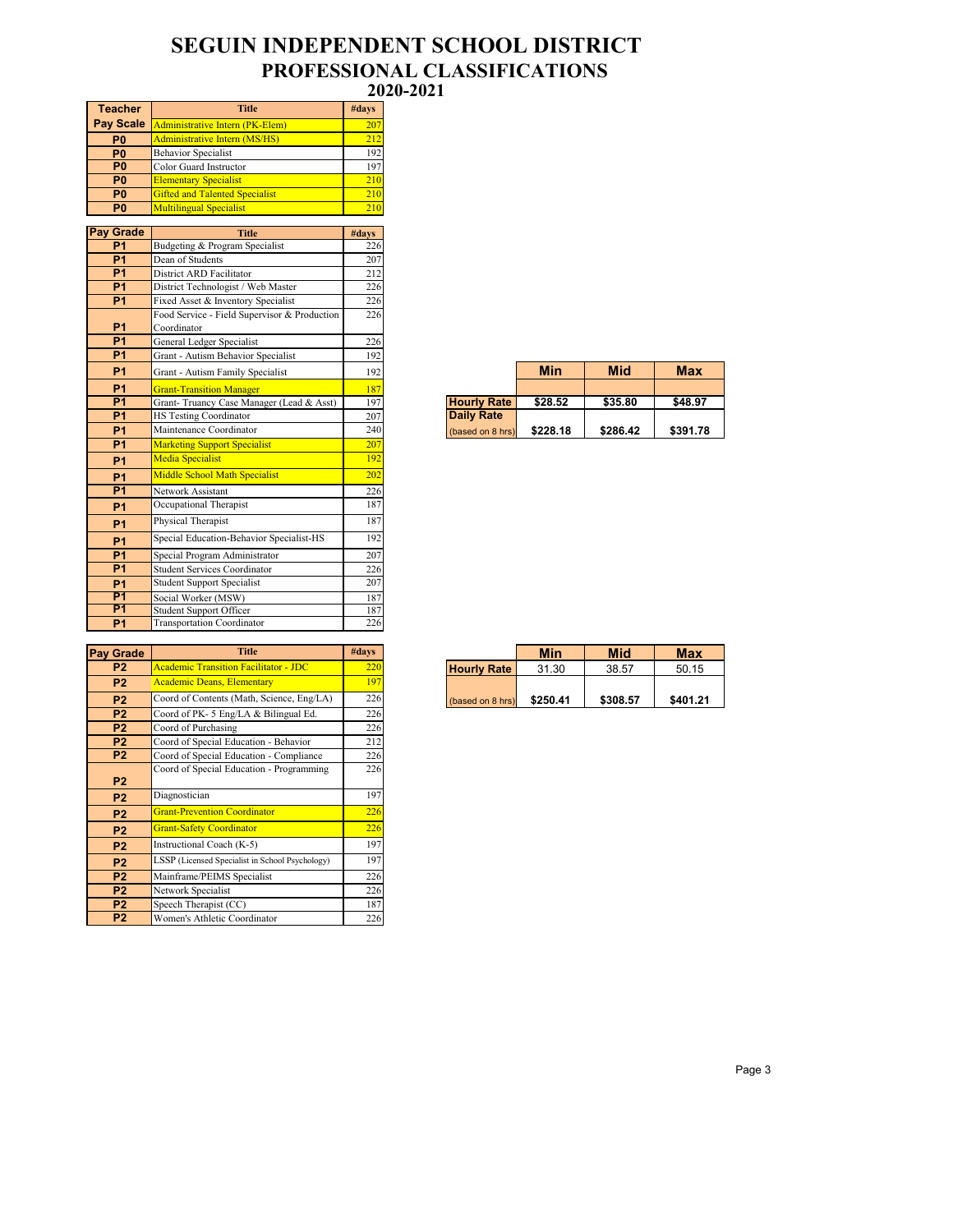#### **SEGUIN INDEPENDENT SCHOOL DISTRICT 2020-2021 PROFESSIONAL CLASSIFICATIONS**

|                  |                                         |       | .                 | -----    | -        |  |
|------------------|-----------------------------------------|-------|-------------------|----------|----------|--|
| <b>Pay Grade</b> | Title                                   | #days | <b>Daily Rate</b> |          |          |  |
| P <sub>3</sub>   | Academic Dean, MS                       | 226   | (based on 8 hrs)  | \$268.57 | \$330.97 |  |
| P <sub>3</sub>   | Asst Principal, Elementary              | 207   |                   |          |          |  |
| P <sub>3</sub>   | Asst Principal, MS                      | 212   |                   |          |          |  |
| P <sub>3</sub>   | Grant-Mental Health Coordinator         | 226   |                   |          |          |  |
| P <sub>3</sub>   | Grant-Restorative Practices Coordinator | 226   |                   |          |          |  |
| P <sub>3</sub>   | Network Administrator                   | 226   |                   |          |          |  |
|                  |                                         |       |                   |          | --- -    |  |

|                  |                                |       |                    | ш        | <b>IVIIU</b> | <b>MAX</b> |
|------------------|--------------------------------|-------|--------------------|----------|--------------|------------|
| <b>Pay Grade</b> | Title                          | #days | <b>Hourly Rate</b> | \$35.63  | \$44.60      | \$52.16    |
| <b>P4</b>        | <b>Assistant Principal, HS</b> | 212   | <b>Daily Rate</b>  |          |              |            |
| <b>P4</b>        | <b>Associate Principal, MS</b> | 212   | (based on 8 hrs)   | \$285.01 | \$356.77     | \$417.25   |
| <b>P4</b>        | Principal, Alternative School  | 212   |                    |          |              |            |
| <b>P4</b>        | <b>Principal, Ball ECC</b>     | 207   |                    |          |              |            |
| <b>P4</b>        | Principal, MBLC                | 212   |                    |          |              |            |
|                  |                                |       |                    |          |              |            |

| <b>Pay Grade</b> | <b>Title</b>                                    | #days |
|------------------|-------------------------------------------------|-------|
|                  | Ath. Director /Head Football Coach              | 240   |
| <b>P5</b>        |                                                 |       |
| <b>P5</b>        | <b>Director of Child Nutrition</b>              | 226   |
| <b>P5</b>        | <b>Director of Career Technical Education</b>   | 226   |
| <b>P5</b>        | Director of Digital Learning                    | 226   |
| <b>P5</b>        | Director of Early College High School           | 226   |
|                  | Director of Elementary/Multilingual Services    | 226   |
| <b>P5</b>        |                                                 |       |
| <b>P5</b>        | Director of Federal/State Accountability        | 226   |
| <b>P5</b>        | <b>Director of Fine Arts</b>                    | 226   |
| <b>P5</b>        | Director of Human Resources/Transportation      | 226   |
| P <sub>5</sub>   | <b>Director of Integrated Support Services</b>  | 226   |
| <b>P5</b>        | Director of Innovative Instruction              | 226   |
| <b>P5</b>        | <b>Director of Operations</b>                   | 226   |
| <b>P5</b>        | <b>Director of Safety</b>                       | 226   |
| <b>P5</b>        | Director of Secondary/Professional Learning     | 226   |
| P <sub>5</sub>   | Director of Special Education                   | 226   |
| <b>P5</b>        | Director of Whole Child Initiative              | 226   |
| <b>P5</b>        | <b>Grant-Autism Program Director</b>            | 212   |
| <b>P5</b>        | <b>Grant- Director of School Transformation</b> | 226   |
| P <sub>5</sub>   | <b>Head Band Director</b>                       | 226   |
| <b>P5</b>        | Principal, Associate & Academic Dean (HS)       | 226   |
| <b>P5</b>        | Principal, Elementary                           | 212   |
| P <sub>5</sub>   | Principal, MS                                   | 226   |

|                  | <b>Title</b>                           | #days |                    |          |          |          |
|------------------|----------------------------------------|-------|--------------------|----------|----------|----------|
| <b>Pay Grade</b> |                                        |       | <b>Hourly Rate</b> | \$44.62  | \$55.00  | \$65.63  |
|                  | <b>Chief Communication Officer</b>     | 226   |                    |          |          |          |
| <b>P6</b>        |                                        |       | Daily Rate         |          |          |          |
| <b>P6</b>        | <b>Deputy Chief Operations Officer</b> | 226   | (based on 8 hrs)   | \$356.98 | \$440.02 | \$525.06 |
| <b>P6</b>        | Deputy Chief of Staff & HR             | 226   |                    |          |          |          |
| <b>P6</b>        | High School Principal                  | 226   |                    |          |          |          |

| <b>Pay Grade</b> | <b>Title</b>                        | #days | <b>Hourly Rate</b> | \$49.39  | \$60.87    | \$72.34    |
|------------------|-------------------------------------|-------|--------------------|----------|------------|------------|
| P7               | Chief Academic Officer*             | 226   | <b>Daily Rate</b>  |          |            |            |
| P7               | <b>Chief Financial Officer</b>      | 226   | (based on 8 hrs)   | \$395.11 | \$486.95   | \$578.71   |
| P7               | Chief Human Resource Officer*       | 226   |                    |          |            |            |
| P7               | Chief of Staff & School Improvement | 226   |                    | Min      | <b>Mid</b> | <b>Max</b> |
|                  |                                     |       | <b>Hourly Rate</b> | \$63.04  | \$77.69    | \$92.43    |

| <b>Pay Grade</b>                                                              |     | <b>Daily Rate</b> |
|-------------------------------------------------------------------------------|-----|-------------------|
| <b>Chief Operating Officer/Associate</b><br>P <sub>8</sub><br>Superintendent* | 226 | (based on 8 h     |

**\*T-TESS & T-PESS Evaluators**

|                    | <b>Min</b> | Mid      | Max      |
|--------------------|------------|----------|----------|
| <b>Hourly Rate</b> | \$33.57    | \$41.37  | \$51.33  |
| <b>Daily Rate</b>  |            |          |          |
| (based on 8 hrs)   | \$268.57   | \$330.97 | \$410.65 |

|                    | Min      | Mid      | <b>Max</b> |
|--------------------|----------|----------|------------|
| <b>Hourly Rate</b> | \$35.63  | \$44.60  | \$52.16    |
| <b>Daily Rate</b>  |          |          |            |
| (based on 8 hrs)   | \$285.01 | \$356.77 | \$417.25   |

|                    | Min      | Mid      | Max      |
|--------------------|----------|----------|----------|
| <b>Hourly Rate</b> | \$39.51  | \$48.69  | \$60.17  |
|                    |          |          |          |
| <b>Daily Rate</b>  |          |          |          |
| (based on 8 hrs)   | \$316.09 | \$389.53 | \$481.37 |

|                    | Min      | Mid      | Max      |
|--------------------|----------|----------|----------|
| <b>Hourly Rate</b> | \$44.62  | \$55.00  | \$65.63  |
| <b>Daily Rate</b>  |          |          |          |
| (based on 8 hrs)   | \$356.98 | \$440.02 | \$525.06 |

|                    | <b>Min</b> | Mid      | <b>Max</b> |
|--------------------|------------|----------|------------|
| <b>Hourly Rate</b> | \$49.39    | \$60.87  | \$72.34    |
| <b>Daily Rate</b>  |            |          |            |
| (based on 8 hrs)   | \$395.11   | \$486.95 | \$578.71   |

|                    | Min      | Mid      | Max      |
|--------------------|----------|----------|----------|
| <b>Hourly Rate</b> | \$63.04  | \$77.69  | \$92.43  |
| <b>Daily Rate</b>  |          |          |          |
| (based on 8 hrs)   | \$504.34 | \$621.54 | \$739.46 |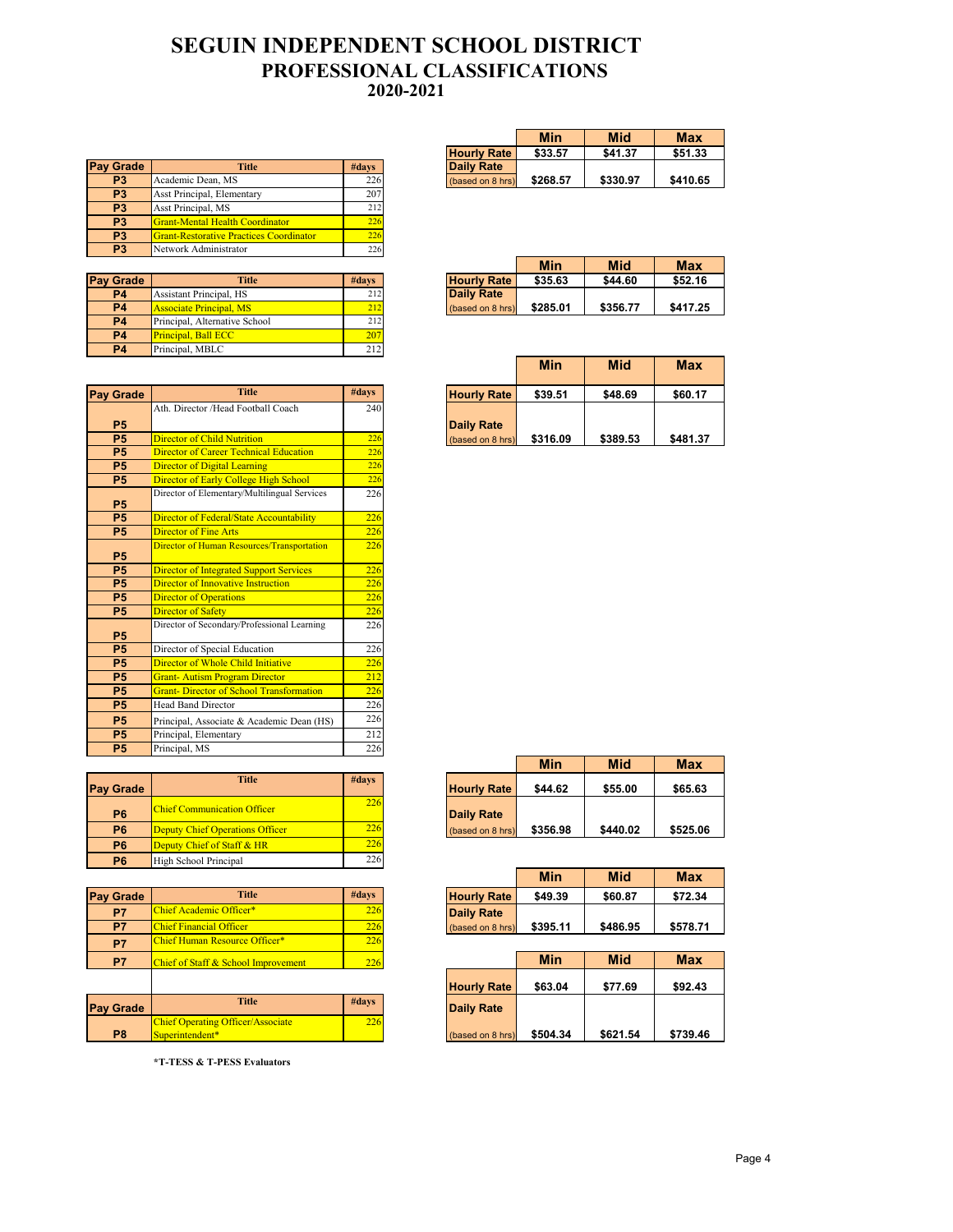### **SEGUIN INDEPENDENT SCHOOL DISTRICT CLERICAL / TECHNICAL CLASSIFICATIONS 2020-2021**

| <b>Pay Grade</b> | <b>Title</b>                           | #hrs | $#$ days |                  |         |          |
|------------------|----------------------------------------|------|----------|------------------|---------|----------|
|                  | Parent Liaison - 4 year College Degree | 4    | 186      |                  |         |          |
| C <sub>1</sub>   |                                        |      |          | 4 vr Dearee      | \$11.92 | per hour |
| C <sub>1</sub>   | Parent Liaison - Associates Degree     |      | 1861     | <b>AA Dearee</b> | \$10.70 | per hour |
| C <sub>1</sub>   | Parent Liaison - No Degree             |      | 186      | <b>No Degree</b> | \$9.61  | per hour |

| <b>Pay Grade</b> | <b>Title</b>                      | #hrs     | $#$ davs         |                    | Min      | <b>Mid</b> | <b>Max</b> |
|------------------|-----------------------------------|----------|------------------|--------------------|----------|------------|------------|
| C <sub>1</sub>   | Hall Monitors (SHS)               |          | 186 <sup>1</sup> | <b>Hourly Rate</b> | \$12.57  | \$15.50    | \$18.18    |
| C <sub>1</sub>   | Instructional Aide (all campuses) | 75<br>ن. | 186              | <b>Daily Rate</b>  |          |            |            |
| C <sub>1</sub>   | <b>PE</b> Aide                    | 7.5      | 186              | (based on 8 hrs)   | \$100.59 | \$124.03   | \$145.47   |
| C <sub>1</sub>   | Title I Aide (w/o AA)             | 75<br>ن. | 1861             |                    |          |            |            |

| 4 yr Degree      | \$11.92 | per hour |
|------------------|---------|----------|
| <b>AA Degree</b> | \$10.70 | per hour |
| No Degree        | \$9.61  | per hour |

|                    | Min      | <b>Mid</b> | Max      |
|--------------------|----------|------------|----------|
| <b>Hourly Rate</b> | \$12.57  | \$15.50    | \$18.18  |
| <b>Daily Rate</b>  |          |            |          |
| (based on 8 hrs)   | \$100.59 | \$124.03   | \$145.47 |

| <b>Pay Grade</b> | <b>Title</b>                      |     | #hrs #days |                    | Min      | <b>Mid</b> | <b>Max</b> |
|------------------|-----------------------------------|-----|------------|--------------------|----------|------------|------------|
| C <sub>2</sub>   | Aide - DAEP Saegert               | 8   | 186        | <b>Hourly Rate</b> | \$12.96  | \$16.70    | \$19.74    |
| C <sub>2</sub>   | Appraisal Clerk                   | 8   | 207        | <b>Daily Rate</b>  |          |            |            |
| C <sub>2</sub>   | Bilingual/ESL Aide                | 7.5 | 186        | (based on 8 hrs)   | \$103.68 | \$133.62   | \$157.94   |
| C <sub>2</sub>   | Early College HS Clerk            | 8   | 196        |                    |          |            |            |
| C <sub>2</sub>   | ISS Aide                          | 7.5 | 186        |                    |          |            |            |
| C <sub>2</sub>   | Nurse Aide                        | 8   | 186        |                    |          |            |            |
| C <sub>2</sub>   | Sp Ed - Clerk (MS,HS)             | 8   | 196        |                    |          |            |            |
| C <sub>2</sub>   | Sp Ed Job Coach                   | 8   | 186        |                    |          |            |            |
| C <sub>2</sub>   | <b>SpEd CM Aide</b>               | 7.5 | 186        |                    |          |            |            |
| C <sub>2</sub>   | <b>SpEd Res Aide</b>              | 7.5 | 186        |                    |          |            |            |
| C <sub>2</sub>   | SpEd PPCD Aide                    | 7.5 | 186        |                    |          |            |            |
| C <sub>2</sub>   | Title I Aide (w/AA)               | 7.5 | 186        |                    |          |            |            |
| C <sub>2</sub>   | Truancy / Dropout Prevention Aide | 8   | 186        |                    |          |            |            |

| <b>Pay Grade</b> | <b>Title</b>                      | #hrs | #days |                    |          |            |            |
|------------------|-----------------------------------|------|-------|--------------------|----------|------------|------------|
| C <sub>3</sub>   | Appraisal Clerk                   | 8    | 207   |                    |          |            |            |
| C <sub>3</sub>   | Athletic Ticket Clerk             | 4    | 186   |                    |          |            |            |
| C <sub>3</sub>   | Attendance Clerk (all levels)     | 8    | 196   |                    |          |            |            |
| C <sub>3</sub>   | Attendance Clerk / OCS Aide       | 8    | 196   |                    |          |            |            |
| C <sub>3</sub>   | Food Service - Office Manager     | 8    | 226   |                    |          |            |            |
| C <sub>3</sub>   | Library Media Clerk (Ball)        | 8    | 192   |                    | Min      | <b>Mid</b> | <b>Max</b> |
| C <sub>3</sub>   | Library Media Clerk (SHS)         | 8    | 186   | <b>Hourly Rate</b> | \$14.68  | \$18.25    | \$22.33    |
| C <sub>3</sub>   | Maintenance Clerk                 | 8    | 226   | <b>Daily Rate</b>  |          |            |            |
| C <sub>3</sub>   | Receptionist High School          | 8    | 226   | (based on 8 hrs)   | \$117.44 | \$146.00   | \$178.64   |
| C <sub>3</sub>   | Sec MBLC, DAEP (Saegert)          | 8    | 212   |                    |          |            |            |
| C <sub>3</sub>   | Sp Ed-Behavior/EA Aide            | 7.5  | 186   |                    |          |            |            |
| C <sub>3</sub>   | Tech Assistant & Tech Lab Manager | 8    | 1861  |                    |          |            |            |

|                    | Min      | Mid      | Max      |
|--------------------|----------|----------|----------|
| <b>Hourly Rate</b> | \$12.96  | \$16.70  | \$19.74  |
| <b>Daily Rate</b>  |          |          |          |
| (based on 8 hrs)   | \$103.68 | \$133.62 | \$157.94 |

|                    | Min      | Mid      | <b>Max</b> |
|--------------------|----------|----------|------------|
| <b>Hourly Rate</b> | \$14.68  | \$18.25  | \$22.33    |
| <b>Daily Rate</b>  |          |          |            |
| (based on 8 hrs)   | \$117.44 | \$146.00 | \$178.64   |

Page 5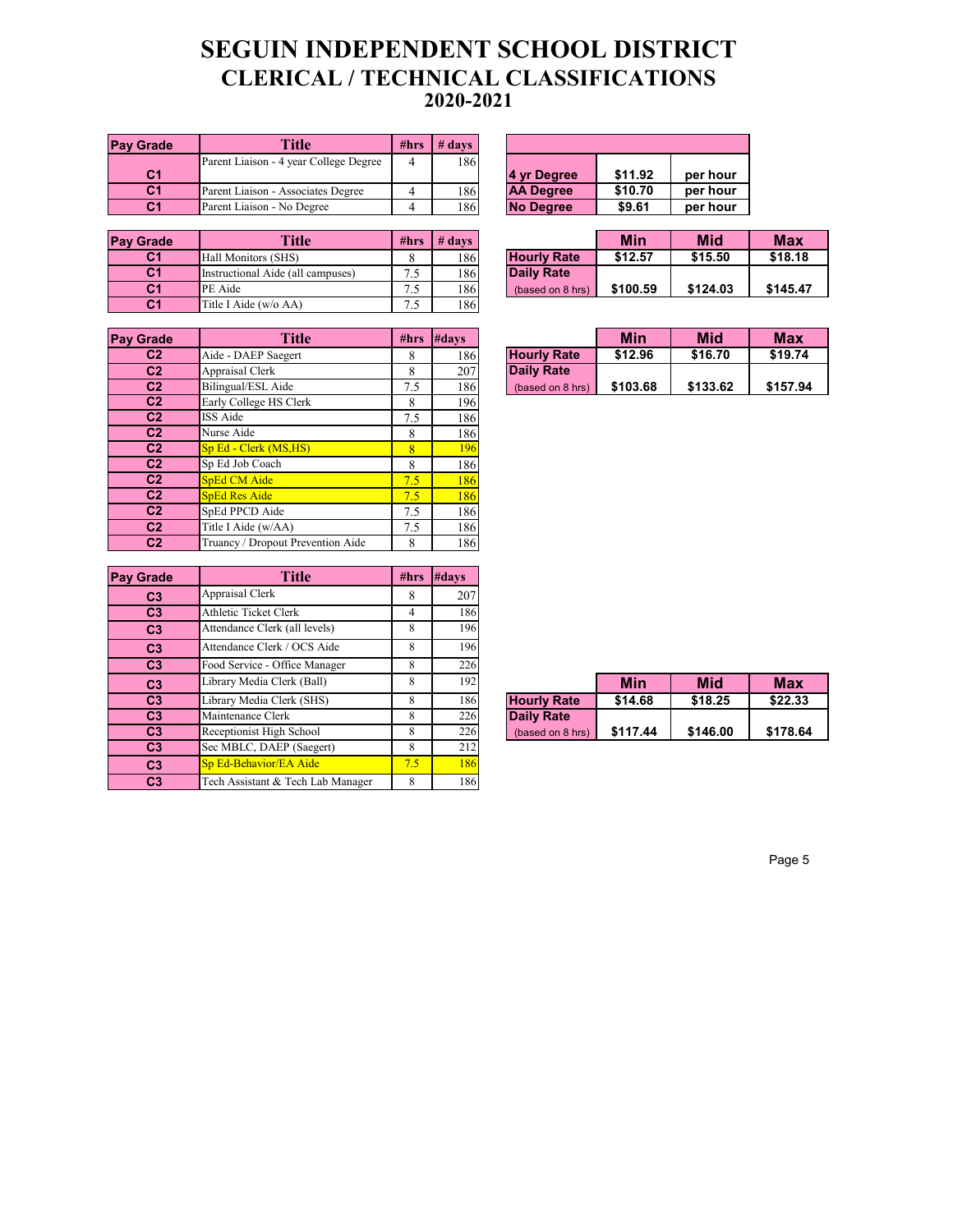### **SEGUIN INDEPENDENT SCHOOL DISTRICT CLERICAL / TECHNICAL CLASSIFICATIONS 2020-2021**

| <b>Pay Grade</b> | <b>Title</b>                                    | #hrs | #days | <b>Hourly Rate</b> | \$16.75  | \$19.46  | \$25.42  |
|------------------|-------------------------------------------------|------|-------|--------------------|----------|----------|----------|
| C <sub>4</sub>   | Attendance Coordinator (SHS)                    | 8    | 202   |                    |          |          |          |
| C <sub>4</sub>   | Book Keeper-SHS                                 | 8    | 212   |                    |          |          |          |
| C <sub>4</sub>   | Compliance Clerk - Bilingual Dept               | 8    | 207   |                    |          |          |          |
| C <sub>4</sub>   | Dispatcher                                      | 8    | 186   | <b>Daily Rate</b>  |          |          |          |
| C <sub>4</sub>   | Family Specialist - Ball (PK Grant)             | 8    | 186   | (based on 8 hrs)   | \$134.00 | \$155.68 | \$203.36 |
| C <sub>4</sub>   | HR Receptionist / Records Clerk                 | 8    | 226   |                    |          |          |          |
| C <sub>4</sub>   | <b>LPAC Clerk</b>                               | 8    | 207   |                    |          |          |          |
| C <sub>4</sub>   | <b>LVN</b>                                      | 8    | 186   |                    |          |          |          |
| C <sub>4</sub>   | Registrar High School                           | 8    | 226   |                    |          |          |          |
| C <sub>4</sub>   | Registrar MS                                    | 8    | 207   |                    |          |          |          |
| C <sub>4</sub>   | Safety Coord/Trans Training                     | 8    | 226   |                    |          |          |          |
| C <sub>4</sub>   | Sec to Asst Principal (SHS)                     | 8    | 186   |                    |          |          |          |
| C <sub>4</sub>   | Sec to Elementary Principal                     | 8    | 212   |                    |          |          |          |
| C <sub>4</sub>   | Sec to PK Principal                             | 8    | 207   |                    |          |          |          |
| C <sub>4</sub>   | Sec to CTE Director                             | 8    | 207   |                    |          |          |          |
| C <sub>4</sub>   | Sec to MS Principal                             | 8    | 226   |                    |          |          |          |
| C <sub>4</sub>   | Sp Ed -Compliance, Program, ARD<br><b>Clerk</b> | 8    | 226   |                    |          |          |          |
| C <sub>4</sub>   | Tech Lab Manager - Campus                       | 8    | 186   |                    |          |          |          |

| <b>Pay Grade</b> | <b>Title</b>                            |   | #hrs $#days$ |                    | Min      | <b>Mid</b> | <b>Max</b> |
|------------------|-----------------------------------------|---|--------------|--------------------|----------|------------|------------|
|                  | Assistant Accounts Payable &            | 8 | 226          |                    |          |            |            |
| C <sub>5</sub>   | Purchases Specialist                    |   |              | <b>Hourly Rate</b> | \$18.32  | \$21.05    | \$27.50    |
| C <sub>5</sub>   | Data Controller                         | 8 | 226          | <b>Daily Rate</b>  |          |            |            |
| C <sub>5</sub>   | <b>Employee Benefits Specialist</b>     | 8 | 226          | (based on 8 hrs)   | \$146.55 | \$168.39   | \$219.99   |
| C <sub>5</sub>   | Leaves & Absences Specialist            | 8 | 226          |                    |          |            |            |
| C <sub>5</sub>   | Risk Management/Purchasing Specialist   | 8 | 226          |                    |          |            |            |
| C <sub>5</sub>   | <b>Assistant Purchasing Specialist</b>  | 8 | 226          |                    |          |            |            |
| C <sub>5</sub>   | Sec to Director of Operations           | 8 | 226          |                    |          |            |            |
| C <sub>5</sub>   | Sec to Athletic Director                | 8 | 226          |                    |          |            |            |
| C <sub>5</sub>   | Sec to Director of State & Fed Acct.    | 8 | 226          |                    |          |            |            |
| C <sub>5</sub>   | Sec to Director of Curr & Prof Learning | 8 | 226          |                    |          |            |            |
| C <sub>5</sub>   | Sec to Director of SP ED                | 8 | 226          |                    |          |            |            |
| C <sub>5</sub>   | Sec to Principal (SHS)                  | 8 | 226          |                    |          |            |            |

| <b>Pay Grade</b> | Title                                                      | #hrs           | $\#davs$ |                    | Min      | <b>Mid</b> | <b>Max</b> |
|------------------|------------------------------------------------------------|----------------|----------|--------------------|----------|------------|------------|
| C <sub>6</sub>   | Accounts Payable Specialist                                | 8              | 226      | <b>Hourly Rate</b> | \$20.44  | \$24.52    | \$30.44    |
| C <sub>6</sub>   | <b>Purchasing Specialist</b>                               | 8              | 226      | <b>Daily Rate</b>  |          |            |            |
| C <sub>6</sub>   | Sec to Chief Academic Officer                              | 8              | 226      |                    |          |            |            |
| C <sub>6</sub>   | Sec to Chief Communication Officer &<br>School Improvement | 8              | 226      | (based on 8 hrs)   | \$163.55 | \$196.19   | \$243.5    |
| C <sub>6</sub>   | Sec to Chief Financial Officer                             | 8              | 226      |                    |          |            |            |
| C <sub>6</sub>   | Sec to Deputy Chief Operations Officer                     | $\overline{8}$ | 226      |                    |          |            |            |
| C6               | Sec to Chief Human Resource Officer                        | 8              | 226      |                    |          |            |            |
| C <sub>6</sub>   | Software/Hardware Technicians                              | 8              | 226      |                    |          |            |            |

| <b>Pay Grade</b> | <b>Title</b>                                | #hrs | $\mathbf{H}$ davs |                    | Min      | Mid      | <b>Max</b> |
|------------------|---------------------------------------------|------|-------------------|--------------------|----------|----------|------------|
|                  | Certification Officer / Staffing Specialist |      | 226               |                    |          |          |            |
| C7               |                                             |      |                   | <b>Hourly Rate</b> | \$22.18  | \$26.66  | \$31.41    |
| C <sub>7</sub>   | Payroll Specialist                          |      | 226               | Daily Rate         |          |          |            |
| C7               | Sec. to Associate Superintendent            |      | 226               | (based on 8 hrs)   | \$177.41 | \$213.25 | \$251.25   |

| <b>Pay Grade</b>                 | <b>Title</b>   | #hrs | #davs | Rate<br><b>Hourly</b> | con.<br>\$23.44 | \$28.87 | 0.0000<br>333.OT |
|----------------------------------|----------------|------|-------|-----------------------|-----------------|---------|------------------|
| $\overline{\mathbf{c}}$ 8<br>Sec | Superintendent |      | 226   | <b>Daily Rate</b>     |                 |         |                  |

|                    | Min      | <b>Mid</b> | Max      |
|--------------------|----------|------------|----------|
| <b>Hourly Rate</b> | \$16.75  | \$19.46    | \$25.42  |
|                    |          |            |          |
|                    |          |            |          |
| <b>Daily Rate</b>  |          |            |          |
| (based on 8 hrs)   | \$134.00 | \$155.68   | \$203.36 |

|                    | Min      | Mid      | Max      |
|--------------------|----------|----------|----------|
| <b>Hourly Rate</b> | \$18.32  | \$21.05  | \$27.50  |
| <b>Daily Rate</b>  |          |          |          |
| (based on 8 hrs)   | \$146.55 | \$168.39 | \$219.99 |

|                    | Min      | Mid      | Max      |
|--------------------|----------|----------|----------|
| <b>Hourly Rate</b> | \$20.44  | \$24.52  | \$30.44  |
| <b>Daily Rate</b>  |          |          |          |
|                    |          |          |          |
|                    |          |          |          |
| (based on 8 hrs)   | \$163.55 | \$196.19 | \$243.55 |

|                   |                    | Min      | <b>Mid</b> | Max      |
|-------------------|--------------------|----------|------------|----------|
|                   | <b>Hourly Rate</b> | \$22.18  | \$26.66    | \$31.41  |
| <b>Daily Rate</b> |                    |          |            |          |
|                   | (based on 8 hrs)   | \$177.41 | \$213.25   | \$251.25 |

|                    | Min      | <b>Mid</b> | Max      |
|--------------------|----------|------------|----------|
| <b>Hourly Rate</b> | \$23.44  | \$28.87    | \$33.81  |
| <b>Daily Rate</b>  |          |            |          |
| (based on 8 hrs)   | \$187.52 | \$230.96   | \$270.48 |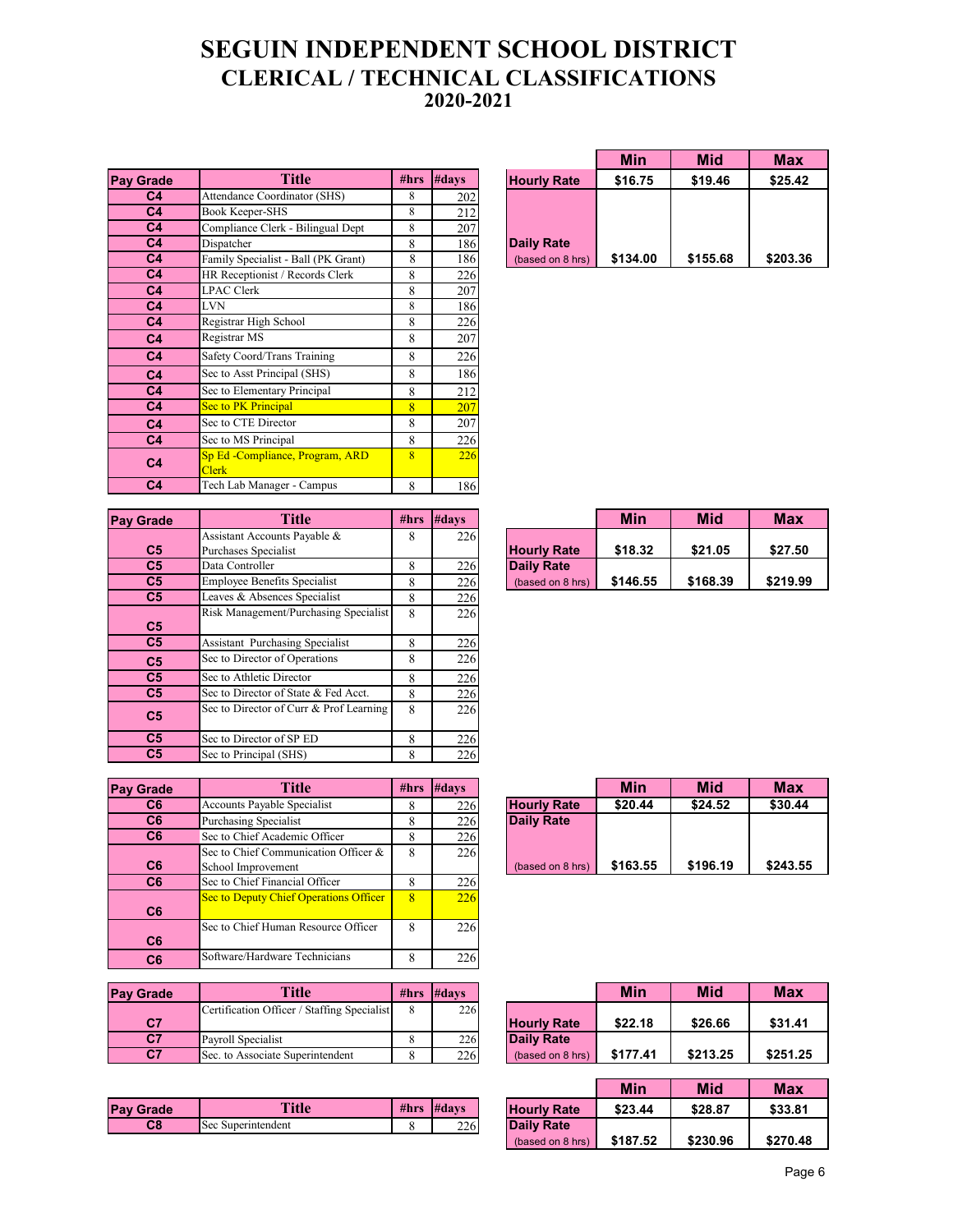### **SEGUIN INDEPENDENT SCHOOL DISTRICT MANUAL TRADES CLASSIFICATIONS 2020-2021**

| <b>Pay Grade</b> | <b>Title</b>   | #hrs | $#$ days |                    | <b>Min</b> | <b>Mid</b> | <b>Max</b> |
|------------------|----------------|------|----------|--------------------|------------|------------|------------|
| M1               | Custodian      |      | 240      | <b>Hourly Rate</b> | \$12.57    | \$15.46    | \$17.85    |
| M <sub>1</sub>   | Grounds Worker |      | 240      | Daily Rate         |            |            |            |

|                    | Min      | <b>Mid</b> | Max      |
|--------------------|----------|------------|----------|
| <b>Hourly Rate</b> | \$12.57  | \$15.46    | \$17.85  |
| <b>Daily Rate</b>  |          |            |          |
| (based on 8 hrs)   | \$100.58 | \$123.70   | \$142.82 |

| <b>Pay Grade</b> | <b>Title</b>               | #hrs | $#$ days |                    | <b>Min</b> | <b>Mid</b> | <b>Max</b> |
|------------------|----------------------------|------|----------|--------------------|------------|------------|------------|
| M <sub>2</sub>   | Warehouse Helper           | 8    | 240      | <b>Hourly Rate</b> | \$13.60    | \$15.64    | \$21.76    |
| M <sub>2</sub>   | Cement Worker Helper       |      | 240      | <b>Daily Rate</b>  |            |            |            |
| M <sub>2</sub>   | General Maintenance Worker | 8    | 240      | (based on 8 hrs)   | \$108.78   | \$125.10   | \$174.0    |
| M <sub>2</sub>   | Head Custodian             | 8    | 240      |                    |            |            |            |
| M <sub>2</sub>   | Lead Grounds               |      | 240      |                    |            |            |            |

|                    | Min      | <b>Mid</b> | Max      |
|--------------------|----------|------------|----------|
| <b>Hourly Rate</b> | \$13.60  | \$15.64    | \$21.76  |
| <b>Daily Rate</b>  |          |            |          |
| (based on 8 hrs)   | \$108.78 | \$125.10   | \$174.06 |

| <b>Pay Grade</b> | <b>Title</b>            | #hrs | $#$ days |                    | <b>Min</b> | <b>Mid</b> | <b>Max</b> |
|------------------|-------------------------|------|----------|--------------------|------------|------------|------------|
| M <sub>3</sub>   | Carpenter               |      | 240      | <b>Hourly Rate</b> | \$16.72    | \$18.25    | \$22.84    |
| M3               | District Lead Custodian |      | 240      | <b>Daily Rate</b>  |            |            |            |
| M <sub>3</sub>   | Electrician's Helper    |      | 240      | (based on 8 hrs)   | \$133.77   | \$146.01   | \$182.73   |
| M3               | <b>HVAC-PM</b>          |      | 240      |                    |            |            |            |
| M3               | IPM Tech/Gen. Maint.    |      | 240      |                    |            |            |            |
| M3               | Warehouse Helper        |      | 240      |                    |            |            |            |
| M3               | Warehouse Worker        |      | 240      |                    |            |            |            |

| <b>Pay Grade</b> | Title                           | #hrs | $#$ days |                    | <b>Min</b> | <b>Mid</b> | <b>Max</b> |
|------------------|---------------------------------|------|----------|--------------------|------------|------------|------------|
|                  | Electrician/Electrician Assist. | 8    | 240      |                    |            |            |            |
| M <sub>4</sub>   |                                 |      |          | <b>Hourly Rate</b> | \$17.76    | \$19.02    | \$28.22    |
| M4               | Vehicle Mechanic                |      | 240      | <b>Daily Rate</b>  |            |            |            |
| M4               | Plumber                         | 8    | 240      | (based on 8 hrs)   | \$142.08   | \$152.16   | \$225.76   |
| M <sub>4</sub>   | <b>HVAC</b> Technician          | 8    | 240      |                    |            |            |            |

| <b>Pay Grade Position</b> |                          | #hrs | $\#$ davs $\ $ |                    | Min      | <b>Mid</b> | Max     |
|---------------------------|--------------------------|------|----------------|--------------------|----------|------------|---------|
|                           | <b>ASC</b> Mechanic      |      | 240            |                    |          |            |         |
| M <sub>5</sub>            | (Transportation Foreman) |      |                | <b>Hourly Rate</b> | \$18.40  | \$22.63    | \$31.8  |
| M <sub>5</sub>            | Master Electrician       |      | 240            | Daily Rate         |          |            |         |
| M <sub>5</sub>            | Licensed HVAC            |      | 240            | (based on 8 hrs)   | \$147.18 | \$181.02   | \$255.0 |

|                    | Min      | Mid      | Max      |
|--------------------|----------|----------|----------|
| <b>Hourly Rate</b> | \$16.72  | \$18.25  | \$22.84  |
| <b>Daily Rate</b>  |          |          |          |
| (based on 8 hrs)   | \$133.77 | \$146.01 | \$182.73 |

|                    | Min      | <b>Mid</b> | Max      |
|--------------------|----------|------------|----------|
| <b>Hourly Rate</b> | \$17.76  | \$19.02    | \$28.22  |
| <b>Daily Rate</b>  |          |            |          |
| (based on 8 hrs)   | \$142.08 | \$152.16   | \$225.76 |

| Grade           | <b>Position</b>          | #hrs | $\#$ days |                    | <b>Min</b> | <b>Mid</b> | <b>Max</b> |
|-----------------|--------------------------|------|-----------|--------------------|------------|------------|------------|
|                 | ASC Mechanic             |      | 240       |                    |            |            |            |
| M <sub>5</sub>  | (Transportation Foreman) |      |           | <b>Hourly Rate</b> | \$18.40    | \$22.63    | \$31.88    |
| M <sub>5</sub>  | Master Electrician       |      | 240       | <b>Daily Rate</b>  |            |            |            |
| $\overline{M5}$ | Licensed HVAC            |      | 240       | (based on 8 hrs)   | \$147.18   | \$181.02   | \$255.02   |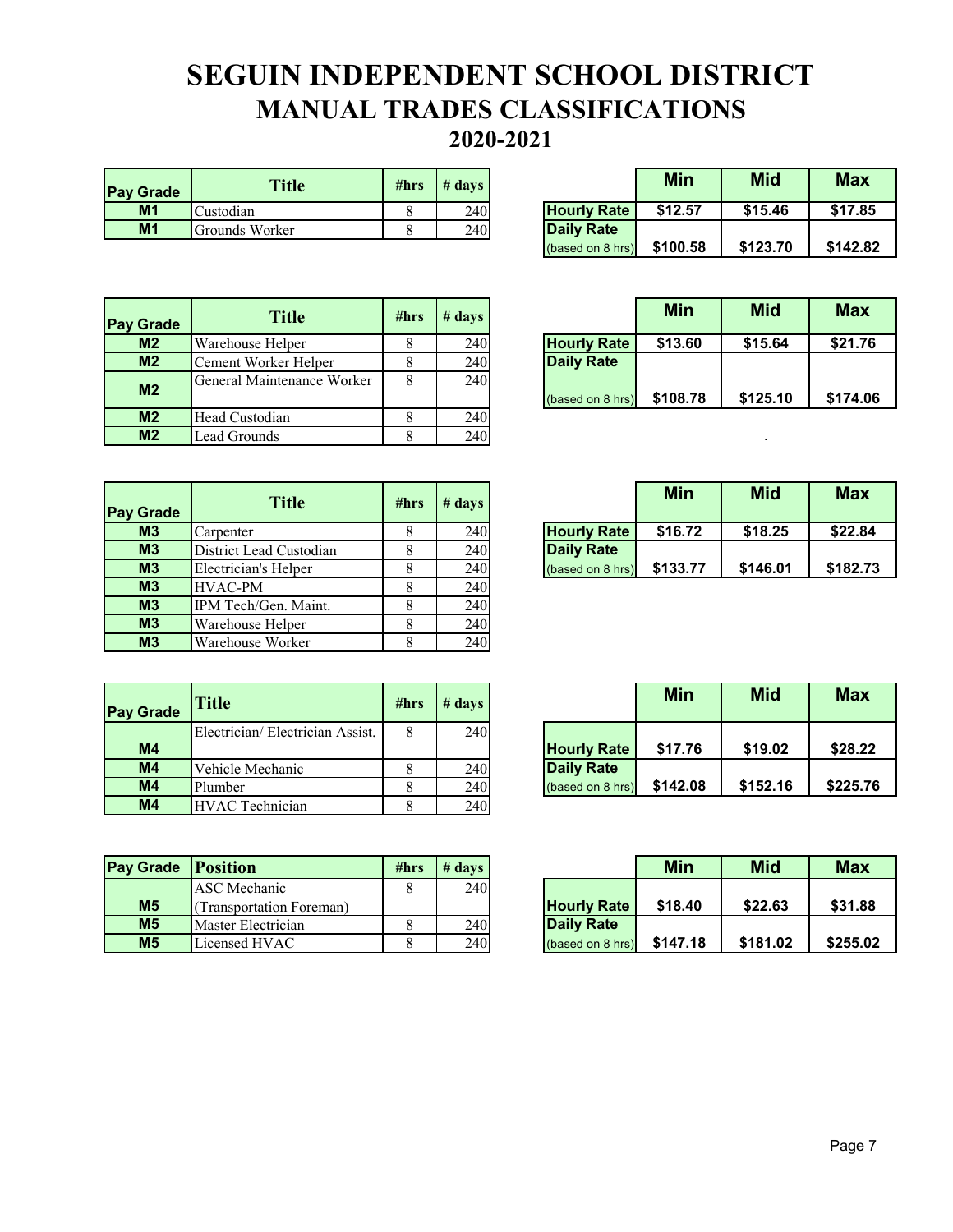### **SEGUIN INDEPENDENT SCHOOL DISTRICT CHILD NUTRITION CLASSIFICATIONS 2020-2021**

| <b>Pay Grade</b> | <b>Title</b>               | #hrs   | $#$ davs |                    | Min     | Mid     | Max      |
|------------------|----------------------------|--------|----------|--------------------|---------|---------|----------|
|                  | Food Service Assistant - 1 | е      | 175      | <b>Hourly Rate</b> | \$11.50 | \$13.46 | \$15.53  |
| F1               | Food Service Assistant - 2 |        | 175      | <b>Daily Rate</b>  |         |         |          |
| F1               | Lunchroom Monitor (Temp)   | varies | 173      | (based on 7 hrs)   | \$80.53 | \$94.25 | \$108.74 |

|                    | Min     | <b>Mid</b> | Max      |
|--------------------|---------|------------|----------|
| <b>Hourly Rate</b> | \$11.50 | \$13.46    | \$15.53  |
| <b>Daily Rate</b>  |         |            |          |
| (based on 7 hrs)   | \$80.53 | \$94.25    | \$108.74 |

| <b>Pay Grade</b> | <b>Title</b> | #hrs | $#$ davs |                    | Min     | Mid     | <b>Max</b> |
|------------------|--------------|------|----------|--------------------|---------|---------|------------|
| <b>CO</b>        | Cashiers     |      | 1751     | <b>Hourly Rate</b> | \$11.98 | \$14.14 | \$17.13    |

|                    | Min     | <b>Mid</b> | <b>Max</b> |
|--------------------|---------|------------|------------|
| <b>Hourly Rate</b> | \$11.98 | \$14.14    | \$17.13    |
| <b>Daily Rate</b>  |         |            |            |
| (based on 7 hrs)   | \$83.86 | \$98.98    | \$119.91   |

| <b>Pay Grade</b> | <b>Title</b>        | #hrs | $#$ days |                    | Min     | Mid     | <b>Max</b> |
|------------------|---------------------|------|----------|--------------------|---------|---------|------------|
| F <sub>3</sub>   | Baker               |      | 175      | <b>Hourly Rate</b> | \$13.08 | \$15.45 | \$17.82    |
| F3               | <b>Truck Driver</b> |      | 1751     | <b>Daily Rate</b>  |         |         |            |

| <b>Pay Grade</b> | <b>Title</b>                   | #hrs | $#$ days |                    | Min     | Mid     | <b>Max</b> |
|------------------|--------------------------------|------|----------|--------------------|---------|---------|------------|
| F4               | <b>Assistant Manager PK-12</b> |      | 175      | <b>Hourly Rate</b> | \$13.88 | \$16.49 | \$19.10    |

|                    | Min     | <b>Mid</b>                    | <b>Max</b> |
|--------------------|---------|-------------------------------|------------|
| <b>Hourly Rate</b> | \$13.08 | \$15.45                       | \$17.82    |
| <b>Daily Rate</b>  |         |                               |            |
| (based on 8 hrs)   |         | $$104.66$ $$123.62$ $$142.58$ |            |

|                    | Min      | <b>Mid</b> | Max      |
|--------------------|----------|------------|----------|
| <b>Hourly Rate</b> | \$13.88  | \$16.49    | \$19.10  |
| <b>Daily Rate</b>  |          |            |          |
| (based on 8 hrs)   | \$111.02 | \$131.90   | \$152.78 |

| <b>Pay Grade</b> | <b>Title</b>         | #hrs | $#$ davs |                    | Min     | Mid     | <b>Max</b> |
|------------------|----------------------|------|----------|--------------------|---------|---------|------------|
| F <sub>5</sub>   | Cafeteria Manager    |      | 178      | <b>Hourly Rate</b> | \$15.19 | \$18.06 | \$20.92    |
| F <sub>5</sub>   | Warehouse Mgr/Driver |      | 226      | Daily Rate         |         |         |            |

|                    | Min      | <b>Mid</b> | <b>Max</b> |
|--------------------|----------|------------|------------|
| <b>Hourly Rate</b> | \$15.19  | \$18.06    | \$20.92    |
| <b>Daily Rate</b>  |          |            |            |
| (based on 8 hrs)   | \$121.49 | \$144.45   | \$167.33   |

.

| <b>Pav Grade</b> | <b>Title</b>                  | #hrs | $#$ days |                    | Min     | <b>Mid</b> | <b>Max</b> |
|------------------|-------------------------------|------|----------|--------------------|---------|------------|------------|
|                  | Central Kitchen Manager (SHS) |      | 182      |                    |         |            |            |
| F6               |                               |      |          | <b>Hourly Rate</b> | \$15.98 | \$19.12    | \$22.2     |

|                    | Min      | Mid      | Max      |
|--------------------|----------|----------|----------|
| <b>Hourly Rate</b> | \$15.98  | \$19.12  | \$22.26  |
| <b>Daily Rate</b>  |          |          |          |
| (based on 8 hrs)   | \$127.86 | \$152.98 | \$178.10 |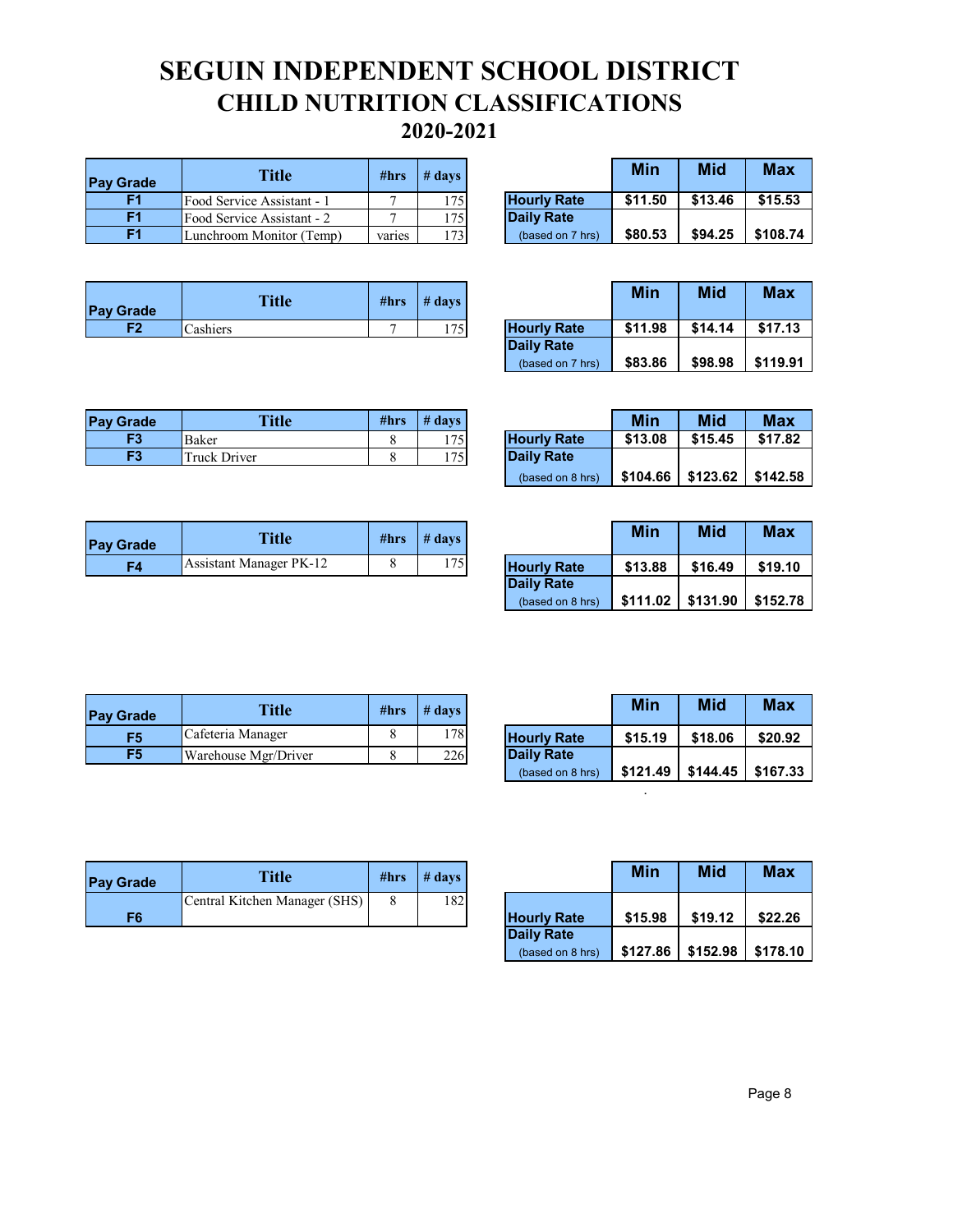### **SEGUIN INDEPENDENT SCHOOL DISTRICT TRANSPORTATION CLASSIFICATIONS 2020-2021**

| <b>Pay Grade</b> | <b>Title</b>                | - 4 ш. | davs |                       | <b>NAC</b> | <b>STAR</b><br>MIC | <b>Max</b> |
|------------------|-----------------------------|--------|------|-----------------------|------------|--------------------|------------|
|                  | <b>Bus Driver Assistant</b> |        | $-$  | Rate<br><b>Hourly</b> | \$9.46     | \$13.38            | \$15.34    |

|                    | Min     | Mid     | <b>Max</b> |
|--------------------|---------|---------|------------|
| <b>Hourly Rate</b> | \$9.46  | \$13.38 | \$15.34    |
| <b>Daily Rate</b>  |         |         |            |
| (based on 4 hrs)   | \$37.85 | \$53.53 | \$61.37    |

| <b>Pay</b><br><b>Grade</b> | <b>Title</b>  | 7III IS | davs   |                 | <b>NAS</b> | <b>BALL</b><br>IVIIO | <b>Max</b> |
|----------------------------|---------------|---------|--------|-----------------|------------|----------------------|------------|
| . .                        | Bus<br>Driver |         | $\sim$ | Rate<br>'Hourly | \$14.93    | \$17.94              | \$21.76    |

|                    | Min     | Mid     | <b>Max</b> |
|--------------------|---------|---------|------------|
| <b>Hourly Rate</b> | \$14.93 | \$17.94 | \$21.76    |
| <b>Daily Rate</b>  |         |         |            |
| (based on 4 hrs)   | \$59.73 | \$71.77 | \$87.05    |

| <b>Pay Grade</b> | ïtle         | #hrs | #<br>davs |                       |         | Mid     | <b>Max</b> |
|------------------|--------------|------|-----------|-----------------------|---------|---------|------------|
|                  | Cover Driver |      | $\sim$    | Rate<br><b>Hourly</b> | \$15.27 | \$18.27 | \$22.33    |
|                  |              |      |           | .                     |         |         |            |

|                    | Min     | Mid     | <b>Max</b> |
|--------------------|---------|---------|------------|
| <b>Hourly Rate</b> | \$15.27 | \$18.27 | \$22.33    |
| <b>Daily Rate</b>  |         |         |            |
| (based on 4 hrs)   | \$76.36 | \$91.36 | \$111.66   |

Note: Effective January of 2016, all drivers will be paid their "hourly rate" for all duties related to transporting students.(Ex: Field trips, special routes, etc.) Other duties for drivers, transporting NO students, will be paid a flat rate of \$10.00 per hour. (Ex: Fueling, clerical, bus washing, etc.)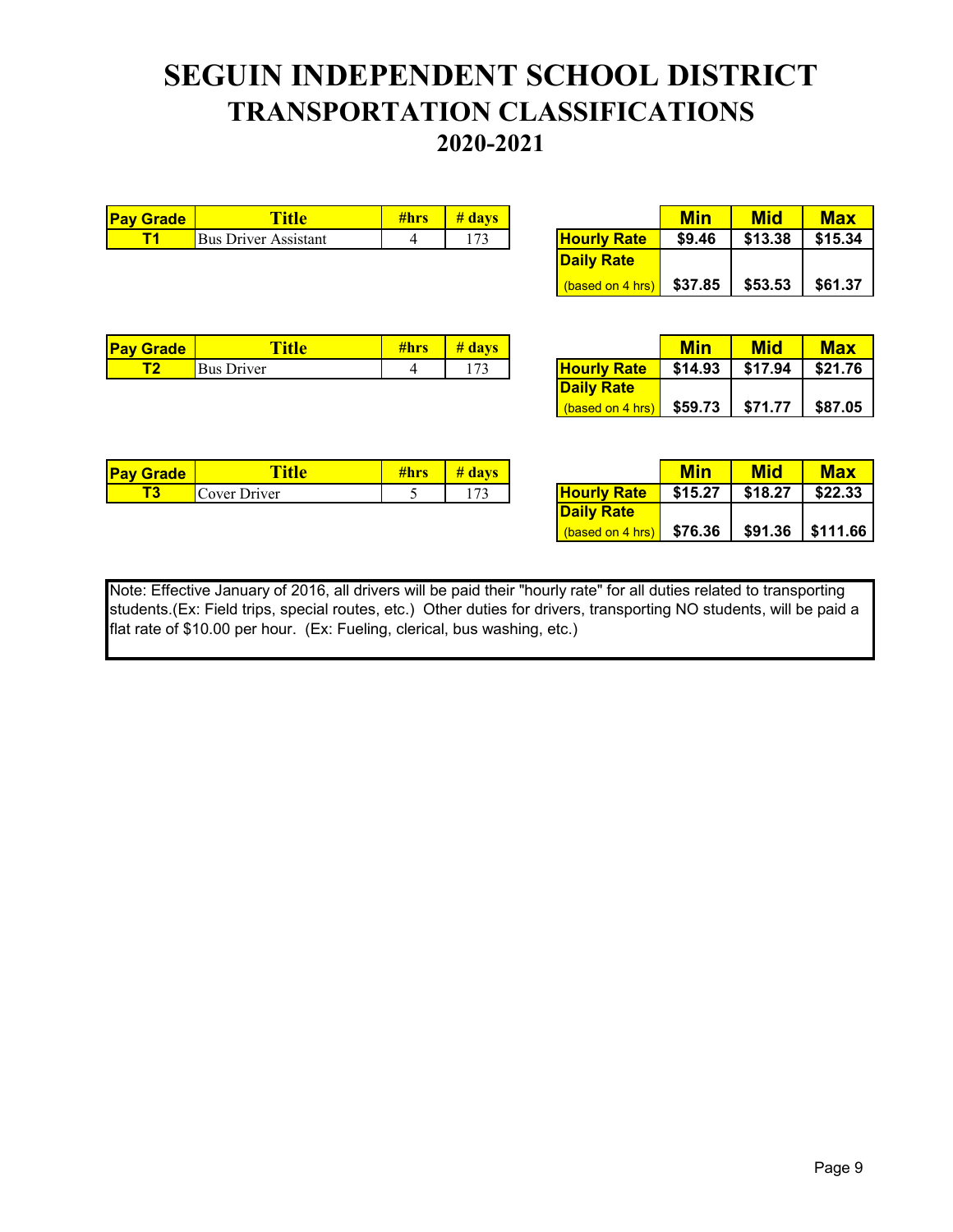# **2020-2021 SEGUIN INDEPENDENT SCHOOL DISTRICT**

# **Temporary Employee Positions**

| <b>POSITION</b>                             |                           | <b>AMOUNT</b> |  |
|---------------------------------------------|---------------------------|---------------|--|
| <b>BUS DRIVER IN TRAINING</b>               | \$                        | 10.00         |  |
| LUNCH MONITORS                              | S                         | 9.00          |  |
| <b>STUDENT TEMPS</b>                        | \$                        | 10.00         |  |
| <b>SUBSTITUTE BUS DRIVER</b>                | $\boldsymbol{\mathsf{S}}$ | <b>15.00</b>  |  |
| <b>SUBSTITUTE CAFETERIA</b>                 | S                         | 10.00         |  |
| <b>SUBSTITUTE CUSTODIAN</b>                 | \$                        | 10.00         |  |
| SUBSTITUTE LUNCHROOM MONITOR                | \$                        | 9.00          |  |
| TEMPORARY PARA-PROPROFESSIONALS             | \$                        | 10.00         |  |
| TEMPORARY PROFESSIONALS (DEGREED/CERTIFIED) | \$                        | 20.00         |  |
|                                             |                           |               |  |

# **Summer School & Camp Positions**

| <b>POSITION</b>              |    | <b>AMOUNT</b>     |                |
|------------------------------|----|-------------------|----------------|
| <b>ADMINISTRATOR</b>         |    | <b>DAILY RATE</b> |                |
| <b>AIDES</b>                 | S  |                   | 10.00 PER HOUR |
| <b>TEACHERS</b>              | \$ |                   | 25.00 PER HOUR |
| <b>INSTRUCTIONAL COACHES</b> | \$ |                   | 27.50 PER HOUR |
| <b>SECRETARY and NURSE</b>   | \$ |                   | 15.00 PER HOUR |
| <b>TECHNOLOGIST</b>          | \$ |                   | 20.00 PER HOUR |
| LUNCH ROOM MONITOR           | \$ |                   | 9.00 PER HOUR  |
| <b>STUDENT TEMP WORKERS</b>  | S  |                   | 10.00 PER HOUR |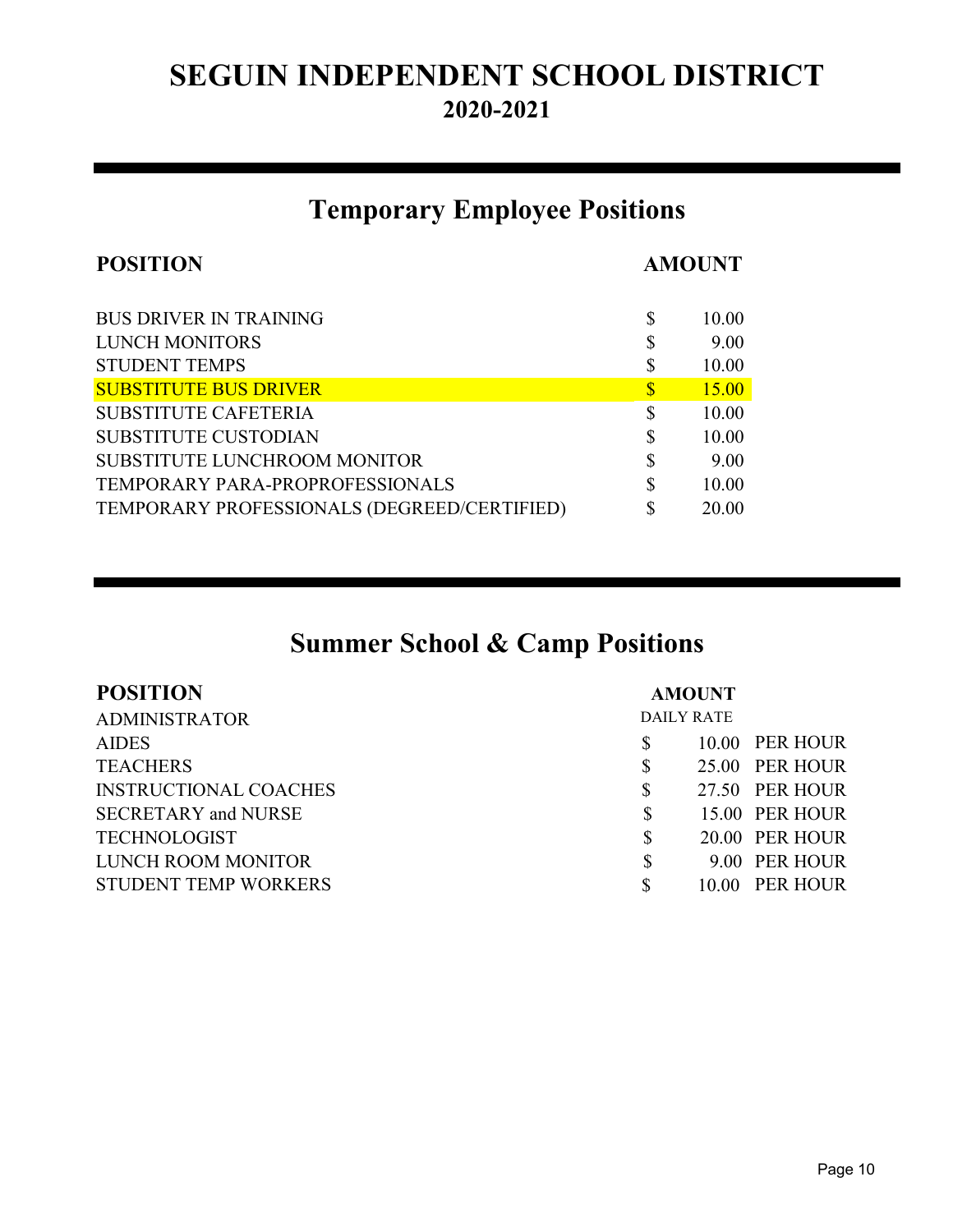### **SEGUIN INDEPENDENT SCHOOL DISTRICT SUBSTITUE PAY SCHEDULE 2020-2021**

| <b>CATEGORY</b>                                                                                              | <b>DAILY RATE</b><br>$(PK-5)$ | <b>DAILY RATE</b><br>$(6-12)$ | <b>LONG TERM</b><br>$(PK-5)$ (6weeks +) | <b>LONG TERM</b><br>$(6-12)$ (6weeks +) |  |
|--------------------------------------------------------------------------------------------------------------|-------------------------------|-------------------------------|-----------------------------------------|-----------------------------------------|--|
| <b>HS Diploma</b>                                                                                            | \$75.00                       | \$105.00                      | N/A                                     | N/A                                     |  |
| $60 + College Hrs$                                                                                           | \$80.00                       | \$110.00                      | \$90.00                                 | \$120.00                                |  |
| <b>Degreed</b>                                                                                               | \$85.00                       | \$115.00                      | \$95.00                                 | \$125.00                                |  |
| <b>Certified Teacher</b>                                                                                     | \$90.00                       | \$120.00                      | \$130.00                                | \$150.00                                |  |
|                                                                                                              |                               |                               |                                         |                                         |  |
| <b>Clerical/Aide</b>                                                                                         | \$65.00                       | \$65.00                       | N/A                                     | N/A                                     |  |
|                                                                                                              |                               |                               |                                         |                                         |  |
| <b>Principal/Counselor:</b><br>Rate set between Min & Mid Point of job pay grade (using verified experience) |                               |                               |                                         |                                         |  |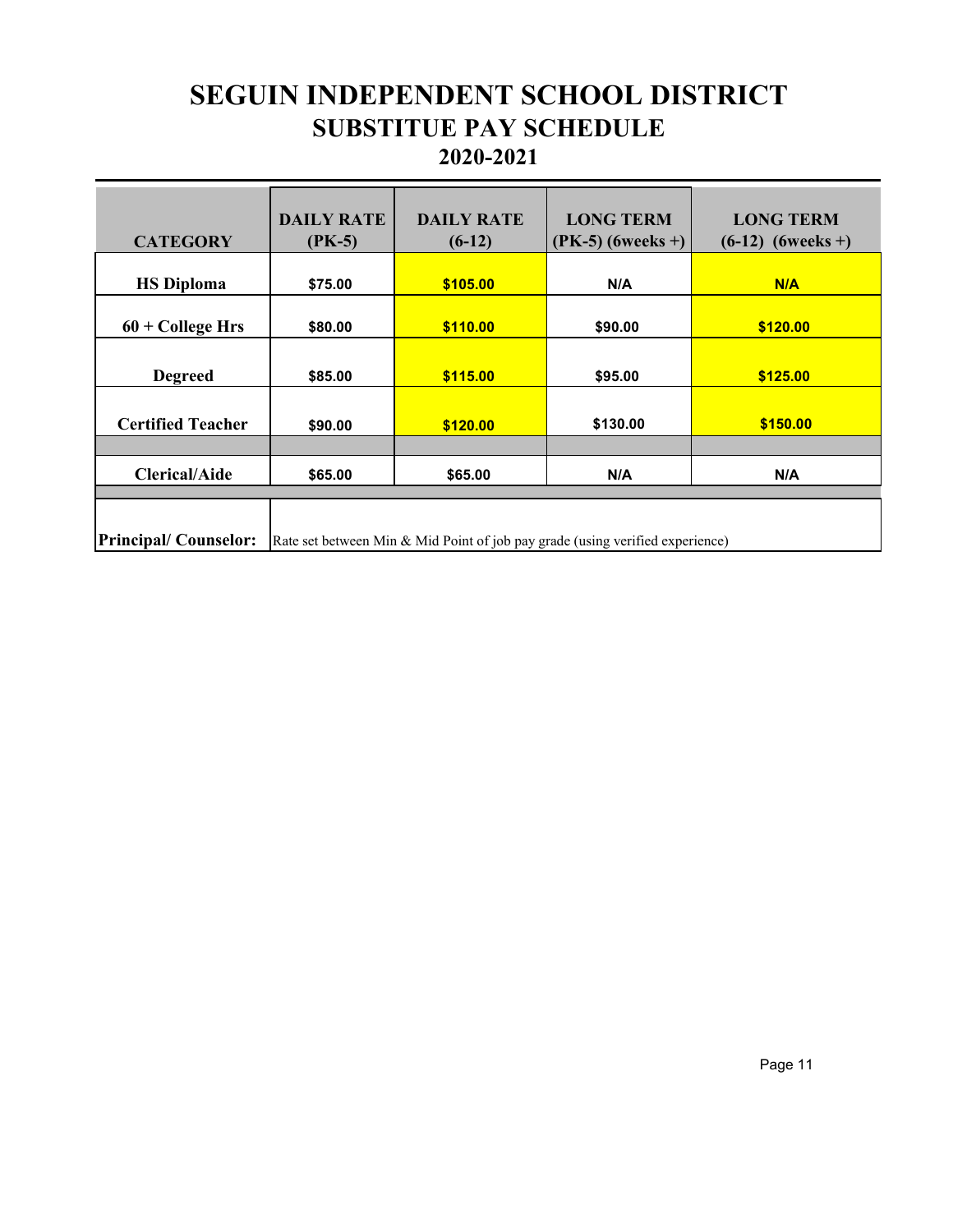#### **SEGUIN INDEPENDENT SCHOOL DISTRICT HIGH SCHOOL SALARY SUPPLEMENTS 2020-2021**

**The amounts stated below are per activity not per person unless otherwise indicated. In order to pay stipends, all required documentation needs to be submitted to Human Resources.**

| <b>POSITION</b>                                                   |                         |            | AMOUNT EXTRA DAYS |
|-------------------------------------------------------------------|-------------------------|------------|-------------------|
| <b>ACADEMIC DECATHLON (2)</b>                                     | \$                      | 1,500      | $\boldsymbol{0}$  |
| <b>BAND DIRECTOR (HEAD)</b>                                       | \$                      | 8,000      | 33                |
| <b>BAND DIRECTOR (ASSISTANT)</b>                                  | \$                      | 4,000      | 15                |
| BROADCAST JOURNALISM                                              | \$                      | 1,100      | $\theta$          |
| CHEERLEADER SPONSOR (ASSISTANT)                                   | \$                      | 2,100      | 10                |
| CHEERLEADER SPONSOR (HEAD)                                        | \$                      | 3,600      | 15                |
| <b>CHOIR DIRECTOR</b>                                             | \$                      | 3,000      | $\boldsymbol{0}$  |
| <b>COUNSELOR (HEAD)</b>                                           | \$                      | 3,000      | $\boldsymbol{0}$  |
| <b>CYBER-PATRIOT SPONSOR</b>                                      | \$                      | 1,000      | $\mathbf{0}$      |
| DANCE/DRILL TEAM SPONSOR (ASSISTANT)                              | \$                      | 2,100      | 10                |
| DANCE/DRILL TEAM SPONSOR (HEAD)                                   | \$                      | 3,600      | 15                |
| DEPARTMENT LEADS                                                  | \$                      | 3,000      | $\boldsymbol{0}$  |
| DI COACH - TEAMS PREPARING FOR/COMPETING IN GLOBAL COMPETITION*   | \$                      | 100        | 0                 |
| DI COACH - TEAMS PREPARING FOR/COMPETING IN REGIONAL COMPETITION* | \$                      | 300        | 0                 |
| DI COACH - TEAMS PREPARING FOR/COMPETING IN STATE COMPETITION*    | \$                      | 100        | 0                 |
| DRAMA COACH (ASSISTANT)                                           | \$                      | 1,500      | 0                 |
| DRAMA COACH / THEATER ARTS (HEAD)                                 | \$                      | 3,000      | 0                 |
| EARLY COLLEGE HIGH SCHOOL - AVID                                  | \$                      | 3,000      | 0                 |
| EARLY COLLEGE HIGH SCHOOL - DUAL CREDIT                           | \$                      | 1,200      | 0                 |
| <b>FLAG RUNNER SPONSOR</b>                                        | \$                      | 800        | 0                 |
| <b>INTRAMURAL COORDINATOR - 1st Semester</b>                      | \$                      | 1,500      | 0                 |
| <b>INTRAMURAL COORDINATOR - 2nd Semester</b>                      | \$                      | 1,500      | 0                 |
| JUNIOR CLASS SPONSOR (ASSISTANT)                                  | \$                      | 800        | 0                 |
| <b>JUNIOR CLASS SPONSOR (HEAD)</b>                                | \$                      | 1,000      | 0                 |
| JUNIOR/SENIOR ACTIVITIES SPONSOR                                  | \$                      | 1,000      | 0                 |
| <b>MARIACHI DIRECTOR</b>                                          | \$                      | 1,000      | $\boldsymbol{0}$  |
| <b>MENTOR TEACHER</b>                                             | $\overline{\mathbb{S}}$ | 300        | 0                 |
| NATIONAL HONOR SOCIETY                                            | \$                      | 750        | 0                 |
| NEWSPAPER                                                         | \$                      | 1,100      | 0                 |
| SCIENCE FAIR COORDINATOR (ASSISTANT)                              | \$                      | 1,000      | 0                 |
| <b>SCIENCE FAIR COORDINATOR (HEAD)</b>                            | \$                      | 2,500      | 0                 |
| <b>SCIENCE FAIR SPONSOR</b>                                       | \$                      | 800        | 0                 |
| <b>SOCIAL STUDIES SPECIALIST</b>                                  | \$                      | 10,000     | 0                 |
| STUDENT COUNCIL SPONSOR                                           | \$                      | 800        | 0                 |
| (see bottom statement)<br>UIL COACH**                             |                         |            | 0                 |
| <b>UIL COORDINATOR</b>                                            | \$                      | 2,500      | 0                 |
| <b>VIDEO SCOREBOARD</b><br>(LEAD)                                 | $\overline{\mathbb{S}}$ | <b>500</b> | 0                 |
| (ASSITANT)<br><b>VIDEO SCOREBOARD</b>                             | $\overline{\textbf{S}}$ | 250        | 0                 |
| YEARBOOK                                                          | \$                      | 1,100      | $\theta$          |

# CAREER & TECHNOLOGY (CTE) YOUTH ORGANIZATION SPONSORS:<br>15-20 STUDENT MEMBERS 5500 31-50 STUDENT MEMBERS

15-20 STUDENT MEMBERS **\$500** 31-50 STUDENT MEMBERS **\$1,000** 21-30 STUDENT MEMBERS **\$750** MORE THAN 50 STUDENT MEMBERS **\$1,500**

D.I. Coach: An employee may receive a stipend for coaching a team his/her child is on so long as other students from the assigned campus are also being served. An employee may not be paid a stipend for strictly serving as the coordinator within the school day. The intent of the stipend is to compensate employees for the additional "after hours" time involved in coaching. **\***

U.I.L. sponsors are expected to meet established criteria in order to earn the U.I.L. coaching stipend. Failure to meet the criteria, as determined by the principal, will result in loss of some or all of the coaching stipend. \*\*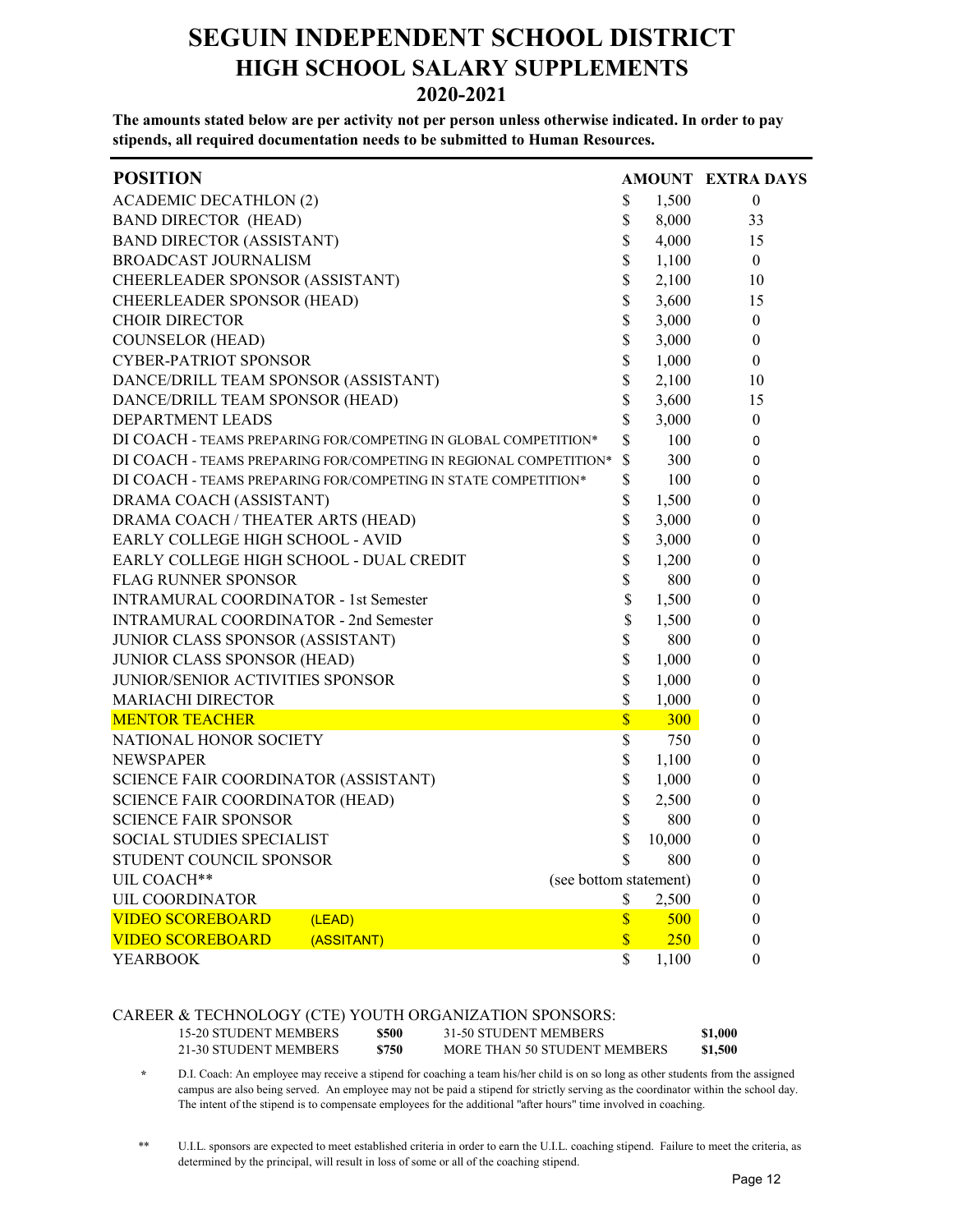### **SEGUIN INDEPENDENT SCHOOL DISTRICT MIDDLE SCHOOL SALARY SUPPLEMENTS 2020-2021**

**The amounts stated below are per activity not per person unless otherwise indicated. In order to pay stipends, all required documentation needs to be submitted to Human Resources.**

| <b>POSITION</b>                                                |                        |                         |       | <b>AMOUNT EXTRA DAYS</b> |
|----------------------------------------------------------------|------------------------|-------------------------|-------|--------------------------|
| <b>BAND DIRECTOR (Assistant)</b>                               |                        | \$                      | 3,000 | 15                       |
| <b>BAND DIRECTOR (Head)</b>                                    |                        | \$                      | 4,000 | 15                       |
| CHEERLEADER SPONSOR (ASSISTANT)                                |                        | \$                      | 500   | $\mathbf{0}$             |
| <b>CHEERLEADER SPONSOR (HEAD)</b>                              |                        | \$                      | 900   | 0                        |
| <b>CHOIR DIRECTOR</b>                                          |                        | \$                      | 1,500 | 0                        |
| <b>CLUB SPONSOR</b>                                            |                        | \$                      | 500   | 0                        |
| DEPARTMENT LEAD- Core Subjects                                 |                        | \$                      | 1,500 | 0                        |
| DEPARTMENT LEAD - Non-Core Subjects                            |                        | \$                      | 750   | 0                        |
| DI COACH - TEAMS PREPARING FOR/COMPETING IN REGIONAL COMPETITI |                        |                         | 300   | 0                        |
| DI COACH - TEAMS PREPARING FOR/COMPETING IN STATE COMPETITION* |                        | -S                      | 100   | 0                        |
| DI COACH - TEAMS PREPARING FOR/COMPETING IN GLOBAL COMPETITION |                        | <sup>S</sup>            | 100   | 0                        |
| <b>INSTRUCTIONAL COACHES (CORE)</b>                            |                        | \$                      | 3,000 | 6                        |
| <b>JOURNALISM/YEARBOOK</b>                                     |                        | \$                      | 500   | 0                        |
| <b>MARIACHI DIRECTOR</b>                                       |                        | \$                      | 500   | 0                        |
| <b>MENTOR TEACHER</b>                                          |                        | $\overline{\mathbb{S}}$ | 300   | 0                        |
| NATIONAL JUNIOR HONOR SOCIETY                                  |                        | \$                      | 300   | 0                        |
| <b>PAL SPONSOR</b>                                             |                        | \$                      | 300   | 0                        |
| PEP SQUAD SPONSOR                                              |                        | \$                      | 500   | 0                        |
| <b>ROBOTICS SPONSOR</b>                                        |                        | \$                      | 300   | 0                        |
| <b>SCIENCE FAIR COORDINATOR</b>                                |                        | \$                      | 400   | 0                        |
| <b>STUDENT COUNCIL</b>                                         |                        | \$                      | 300   | 0                        |
| THEATER ARTS* - total for 2 campuses                           |                        | \$                      | 1,500 | $\Omega$                 |
| UIL COACH***                                                   | (see bottom statement) |                         |       | 0                        |
| <b>UIL COORDINATOR</b>                                         |                        | \$                      | 500   | 0                        |
|                                                                |                        |                         |       |                          |

<sup>\*</sup> This stipend is to be paid only if a production is done.

U.I.L. sponsors are expected to meet established criteria in order to earn the U.I.L. coaching stipend. Failure to meet the criteria, as determined by the principal, will result in loss of some or all of the coaching stipend. \*\*\*

D.I. Coach: This stipend pertains only to those exempt SISD employees who coach a team for their assigned campus. An exempt SISD employee may receive a stipend for coaching a team his/her child is on so long as other students from the assigned campus are also being served. An employee may not be paid a stipend for strictly serving as a coordinator within the school day. The intent of the stipend is to compensate employees for the additional "after hours" time involved in coaching. \*\*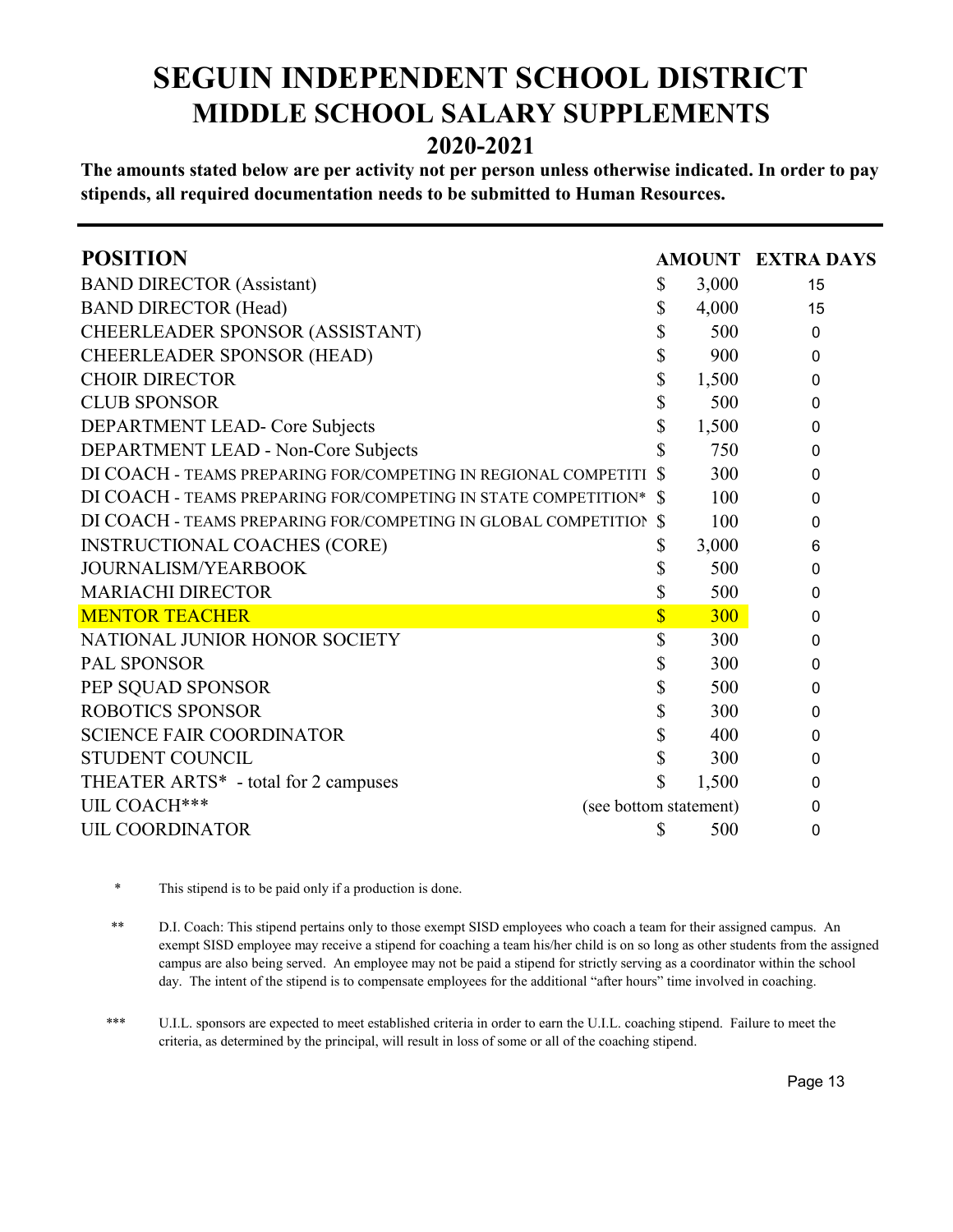### **SEGUIN INDEPENDENT SCHOOL DISTRICT ELEMENTARY SALARY SUPPLEMENTS 2020-2021**

**The amounts stated below are per activity not per person unless otherwise indicated. In order to pay stipends, all required documentation needs to be submitted to Human Resources.**

| <b>POSITION</b>                                                   |                                    | <b>AMOUNT</b> | <b>EXTRA DAYS</b>  |
|-------------------------------------------------------------------|------------------------------------|---------------|--------------------|
| DI COACH - RISING STARS*                                          |                                    | 200           | 0                  |
| DI COACH - TEAMS PREPARING FOR/COMPETING IN REGIONAL COMPETITION* |                                    | 300           | 0                  |
| DI COACH - TEAMS PREPARING FOR/COMPETING IN STATE COMPETITION*    |                                    | 100           |                    |
| DI COACH - TEAMS PREPARING FOR/COMPETING IN GLOBAL COMPETITION*   |                                    | 100           |                    |
| DI CLUB SPONSOR & COACH TRAINER (2)                               |                                    | 2,000         |                    |
| DYSLEXIA/READING INTERVENTIONIST                                  |                                    |               | 5 (extra duty pay) |
| ELEMENTARY CHOIR SPONSOR***                                       |                                    | 500           | O                  |
| <b>ELEMENTARY MATH SPECIALIST</b>                                 |                                    | 10,000        | 0                  |
| <b>GRADE LEVEL - LEAD TEACHER</b>                                 |                                    | 350           |                    |
| <b>MENTOR TEACHER</b>                                             |                                    | <b>300</b>    |                    |
| ROBOTICS SPONSOR                                                  |                                    | 300           | 0                  |
| <b>TEACHER - TRAILBLAZER</b>                                      |                                    | 500           |                    |
| UIL ELEMENTARY COORDINATOR                                        |                                    | 150           |                    |
| UIL COACH**                                                       | (plus see bottom statement) $\,$ S | 150           |                    |

D.I. Coach: This stipend pertains only to those exempt SISD employees who coach a team for their assigned campus. An employee may receive a stipend for coaching a team his/her child is on so long as other students from the assigned campus are also being served. An employee may not be paid a stipend for strictly serving as the coordinator within the school day. The intent of the stipend is to compensate employees for the additional "after hours" time involved in coaching. \*

U.I.L. sponsors are expected to meet established criteria in order to earn the U.I.L. coaching stipend. Failure to meet the criteria, as determined by the principal, will result in loss of some or all of the coaching stipend. \*\*

\*\*\* TBD annually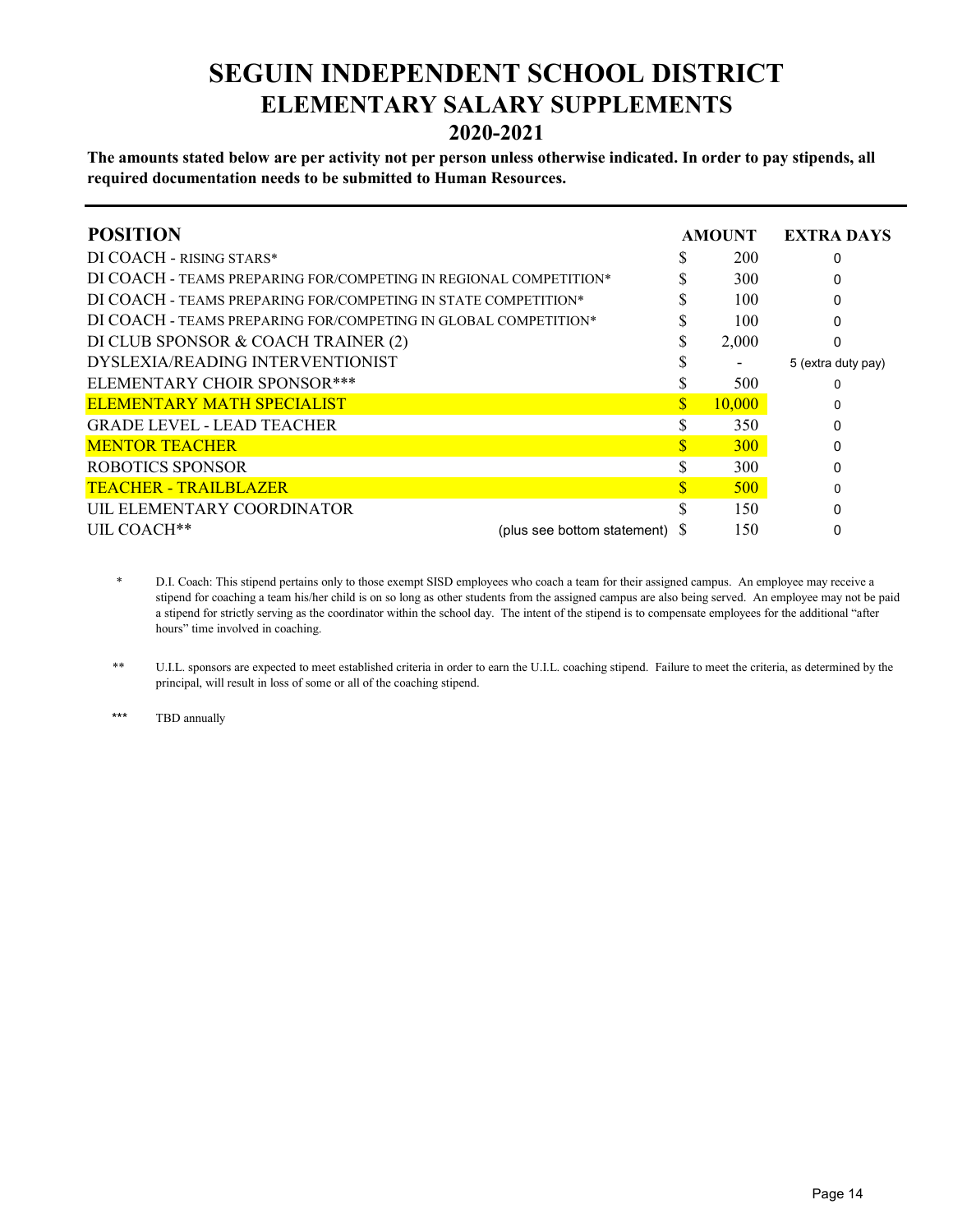# **SEGUIN INDEPENDENT SCHOOL DISTRICT 2020-2021**

### **DISTRICT LEVEL STIPENDS**

| <b>POSITION</b>                        | <b>AMOUNT</b> |                |
|----------------------------------------|---------------|----------------|
| DISTRICT REGISTERED NURSE (RN)         | \$<br>1,500   |                |
| <b>DISTRICT LEAD LIBRARIAN</b>         | \$<br>1,500   |                |
| <b>IPM COORDINATOR</b>                 | \$<br>1,500   |                |
| MARKETING SPECIALIST                   | \$<br>2,000   | (per semester) |
| <b>PRINCIPAL MENTOR STIPEND</b>        | \$<br>2,500   | (TBD annually) |
| SPECIAL EVENTS / FACILITIES SUPERVISOR | \$<br>1,500   |                |
| 504 DISTRICT COUNSELOR SUPPORT         | \$<br>2,000   |                |
|                                        |               |                |

# **EXTRA DUTY SALARY SUPPLEMENTS**

**The amounts stated below are per activity not per person unless otherwise indicated. In order to pay Stipends all required documentation needs to be filled out and turned in.**

| <b>POSITION</b>              | <b>AMOUNT</b> |             |              |
|------------------------------|---------------|-------------|--------------|
| AFTER-SCHOOL D-HALL          | \$            | 20 PER HOUR |              |
| <b>COMMUNITY SERVICE</b>     | S             | 20 PER HOUR |              |
| <b>COMPUTER LAB MANAGERS</b> | \$            | 20 PER HOUR | \$10 (Aides) |
| D-HALL                       | \$            | 20 PER HOUR |              |
| <b>EVENING SCHOOL</b>        | \$            | 20 PER HOUR |              |
| <b>EXTENDED DAY AIDES</b>    | \$            | 10 PER HOUR |              |
| <b>FRIDAY SCHOOL</b>         | \$            | 20 PER HOUR |              |
| SATURDAY/EVENING SCHOOL      | \$            | 20 PER HOUR |              |
|                              |               |             |              |

### **RETIREMENT (UNUSED LEAVE) - POLICY DEC (LOCAL)**

Employed with the district for 10+ years: Teacher - \$75.00 per day (unlimited days) Auxiliary - \$50. per day (unlimited days)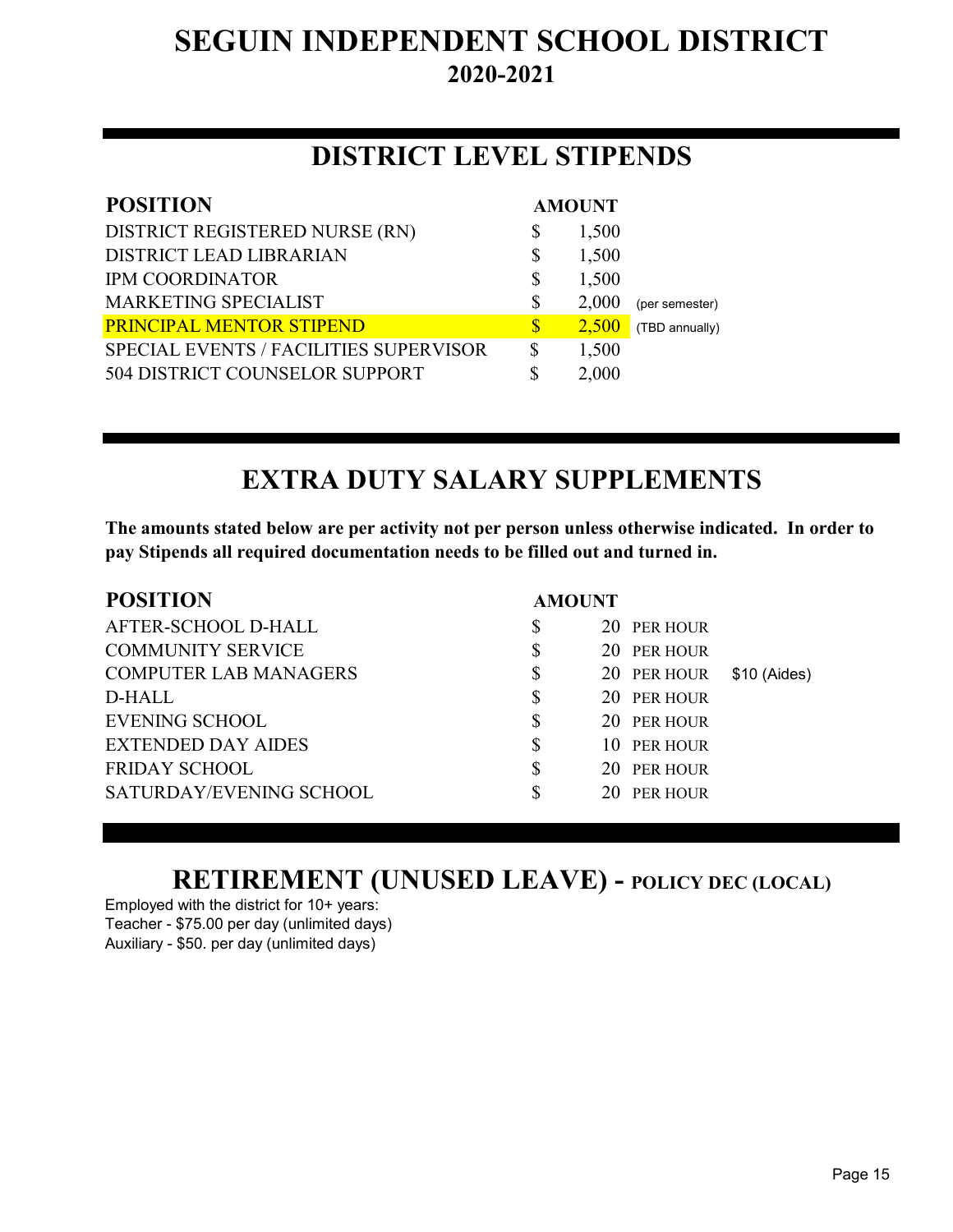### **SEGUIN INDEPENDENT SCHOOL DISTRICT STIPENDS FOR CRITICAL NEED CLASSES 2020-2021**

**The amounts stated below are per activity not per person unless otherwise indicated. In order to pay stipends, all required documentation needs to be submitted to Human Resources.**

| <b>POSITION</b>                                           | <b>AMOUNT</b> |
|-----------------------------------------------------------|---------------|
| SPECIAL EDUCATION PROFESSIONAL-BILINGUAL                  | \$4,500       |
| SPECIAL EDUCATION/ BEHAVIOR SPECIALIST                    | \$4,500       |
| SPECIAL EDUCATION/ ESSENTIAL ACADEMICS SPECIALIST         | \$4,500       |
| SP. ED.- SPEECH THERAPIST (Certified Clinical Competency) | \$2,500       |
| <b>SP.ED- VISUALLY IMPAIRED</b>                           | \$1,500       |
| MATH                                                      | \$1,500       |
| ELEMENTARY (Cert with 18 hrs of math)*                    | \$500         |
| <b>SCIENCE</b>                                            | \$1,500       |
| ELEMENTARY (Cert with 18 hrs of science)*                 | \$500         |
| BILINGUAL (Teacher of Record)                             | \$4,500       |
| <b>BILINGUAL Campus Professional Support Staff</b>        | \$1,500       |
| ESL (Teacher of Record)                                   | \$1,000       |

**Special Education:** The district identifies a certified, special education teacher to support students identified as special education in life skills programs, solid roots programs and inclusion classes. Responsibilities include managing student IEP's, participate in ARD meetings, communicate with classroom teacher of record and attend meetings as scheduled.

**Bilingual:** The district identifies a bilingual certified teacher to teach one class per grade level per campus in grades K-5. These bilingual classroom teachers receive a stipend for providing additional language support, attending monthly professional development, participating in LPACS, submitting reports, maintaining bilingual program folders for each of the program students at the campus and grade level, and performing other duties which may arise in order to fulfill the bilingual program requirements. In instances where the bilingual students are being monitored on a non-bilingual campuses, the identified ESL-certified teacher will be compensated for carrying out required ESL responsibilities, including attending scheduled LPAC meetings as scheduled.

**\* TBD**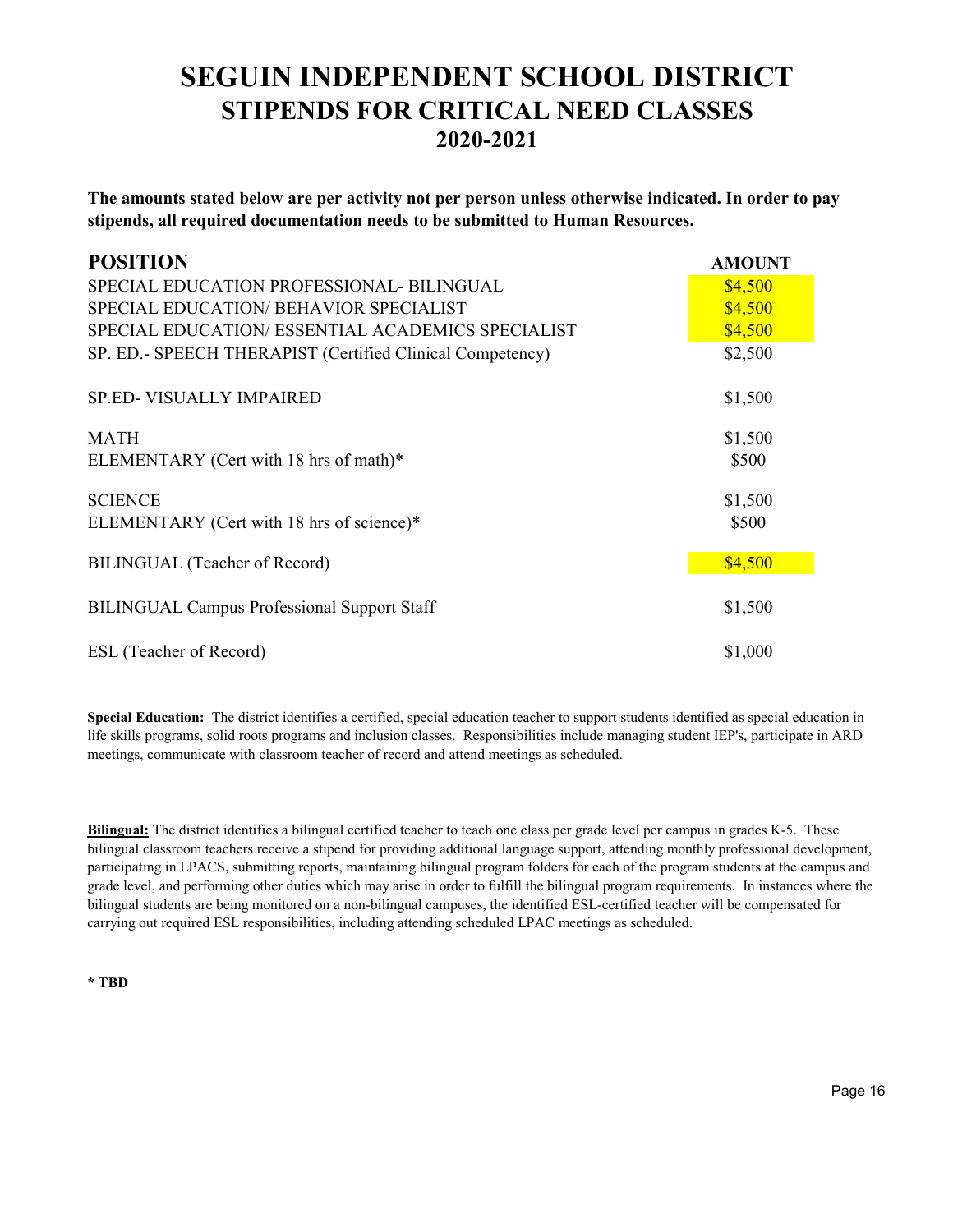| <b>High School Coaching Stipends</b><br>2020-2021 |                                |                          |           |                |                                                                    |
|---------------------------------------------------|--------------------------------|--------------------------|-----------|----------------|--------------------------------------------------------------------|
|                                                   |                                |                          |           |                | # of Positions<br># of Days<br><b>Assignment</b><br><b>Stipend</b> |
| <b>Athletic Director</b>                          | <b>Administrative Duties</b>   | \$                       | 10,000.00 | 1              |                                                                    |
|                                                   | Athletic Academic Coord.       | \$                       | 7,600.00  | 1              |                                                                    |
| Coordinators                                      | Football - OC & DC             | \$                       | 6,000.00  | 2              | 25                                                                 |
|                                                   | Football - Special Teams       | \$                       | 4,000.00  | 1              | 20                                                                 |
|                                                   | Middle School Supervisor       | \$                       | 2,500.00  | $\overline{2}$ | n/a                                                                |
| Head                                              | <b>Boys/Girls Basketball</b>   | \$                       | 3,500.00  | 1              | 20                                                                 |
| Head                                              | <b>Baseball</b>                | \$                       | 3,500.00  | 1              | 20                                                                 |
| Head                                              | Power lifting                  | \$                       | 3,500.00  | 1              | 20                                                                 |
| Head                                              | <b>Boys/Girls Soccer</b>       | \$                       | 3,500.00  | 1              | 20                                                                 |
| Head                                              | Softball                       | \$                       | 3,500.00  | 1              | 20                                                                 |
| Head                                              | Swimming                       | \$                       | 2,500.00  | 1              | 10                                                                 |
| Head                                              | Boy's/Girls Track              | \$                       | 3,500.00  | 1              | 20                                                                 |
| <b>Head</b>                                       | <b>Cross Country</b>           | \$                       | 2,500.00  | 1              | 20                                                                 |
| Head                                              | <b>Trainer</b>                 | \$                       | 4,500.00  | 1              | 20                                                                 |
| Head                                              | Volleyball                     | \$                       | 3,500.00  | 1              | 20                                                                 |
| Head (Dual Semester)                              | Golf                           | \$                       | 4,500.00  | 1              | 20                                                                 |
| Head (Dual Semester)                              | Tennis                         | \$                       | 4,500.00  | 1              | 20                                                                 |
| Head (Freshman)                                   | Football                       | \$                       | 3,500.00  | 1              | 20                                                                 |
| <b>Varsity Assistant</b>                          | <b>Boys/Girls Basketball</b>   | \$                       | 2,000.00  | 1              | varies on # of sports coached                                      |
| <b>Varsity Assistant</b>                          | Football - Varsity             | \$                       | 3,000.00  | 6              | 25                                                                 |
| Varsity Assistant                                 | <b>Baseball</b>                | \$                       | 2,000.00  | 1              | varies on # of sports coached                                      |
| Varsity Assistant                                 | <b>Cross Country</b>           | \$                       | 1,500.00  | 1              | varies on # of sports coached                                      |
| <b>Varsity Assistant</b>                          | Golf                           | \$                       | 3,500.00  | 1              | 15                                                                 |
| Varsity Assistant                                 | Power lifting                  | \$                       | 2,000.00  | 1              | varies on # of sports coached                                      |
| <b>Varsity Assistant</b>                          | <b>Boys/Girls Soccer</b>       | \$                       | 2,000.00  | 1              | varies on # of sports coached                                      |
| <b>Varsity Assistant</b>                          | Softball                       | $\overline{\mathcal{S}}$ | 2,000.00  | 1              | varies on # of sports coached                                      |
| <b>Varsity Assistant</b>                          | <b>Tennis</b>                  | \$                       | 3,500.00  | 1              | 15                                                                 |
| <b>Varsity Assistant</b>                          | Boy's/Girls Track              | \$                       | 2,000.00  | 1              | varies on # of sports coached                                      |
| <b>Varsity Assistant</b>                          | Trainer                        | \$                       | 3,500.00  | 1              | 20                                                                 |
| <b>Varsity Assistant</b>                          | Volleyball                     | \$                       | 2,000.00  | $\overline{3}$ | varies on # of sports coached                                      |
| JV/Freshman                                       | Football                       | \$                       | 2,000.00  | $\overline{2}$ | 20                                                                 |
|                                                   | <b>Baseball</b>                | $\overline{\$}$          | 1,500.00  | $\overline{1}$ | varies on # of sports coached                                      |
|                                                   | Basketball                     | $\overline{\$}$          | 1,500.00  | $\overline{2}$ | varies on # of sports coached                                      |
|                                                   | Softball                       | \$                       | 1,500.00  | $\mathbf{1}$   | varies on # of sports coached                                      |
|                                                   | Volleyball                     | \$                       | 1,500.00  | $\mathbf 1$    | varies on # of sports coached                                      |
|                                                   | Power lifting                  | \$                       | 1,500.00  |                | varies on # of sports coached                                      |
|                                                   | Soccer                         | \$                       | 1,500.00  | $\overline{c}$ | varies on # of sports coached                                      |
|                                                   | <b>Track</b>                   | $\overline{\$}$          | 1,500.00  | $\overline{4}$ | varies on # of sports coached                                      |
| Other:                                            | <b>Equipment Manager</b>       | \$                       | 1,500.00  | 1              |                                                                    |
|                                                   | Video                          | \$                       | 1,500.00  | 1              |                                                                    |
|                                                   | Recruiting Coord.              | \$                       | 1,500.00  | 1              |                                                                    |
|                                                   | Game Supervisor/Admin          | \$                       | 1,500.00  | $\mathbf 1$    |                                                                    |
|                                                   | <b>Assistant Head Football</b> | $\overline{\$}$          | 4,000.00  | $\mathbf{1}$   |                                                                    |

\* Head Coach / Asst Coach = 20 extra days (FB- 25 days)

\* Asst Coach / Asst Coach = 15 extra days

\* Asst Coach (1 sport) = 10 extra days Page 17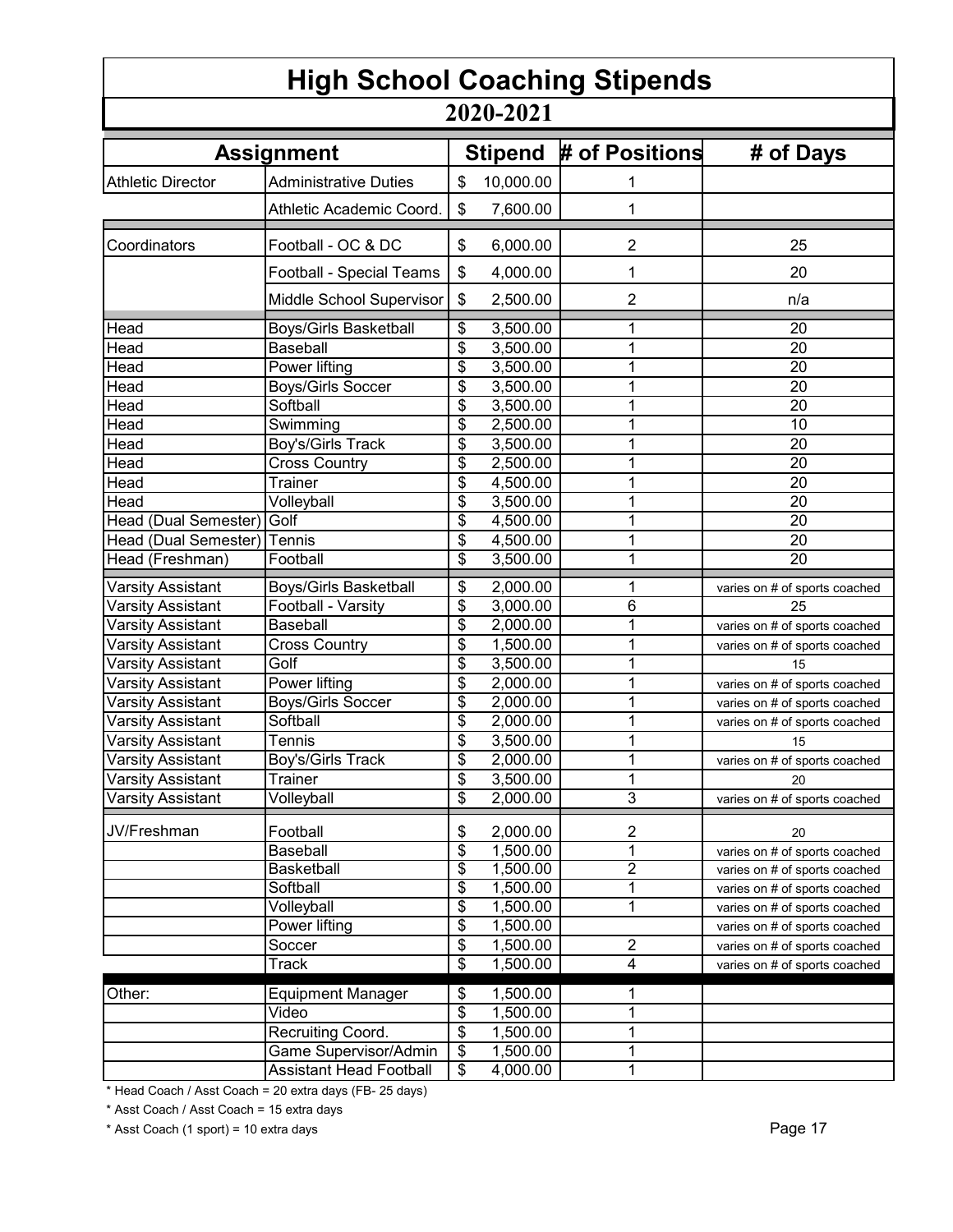# **Middle School Coaching Stipends**

| <b>Assignment</b> |            |   | <b>Stipend # of Positions</b> |                 |         |
|-------------------|------------|---|-------------------------------|-----------------|---------|
| Coordinators      | All sports |   | 3,600.00                      | 2 Male/2 Female | 20 days |
| Asst              | Basketball |   | 1,200.00                      | 16              | 7 days  |
| Asst              | Football   |   | 1,200.00                      | 8               | 7 days  |
| Asst              | Golf       |   | 1,200.00                      | ∩               |         |
| Asst              | Tennis     |   | 1,200.00                      |                 |         |
| Asst              | Track      |   | 1,200.00                      | 16              | 7 days  |
| Asst              | Volleyball |   | 1,200.00                      | 8               | 7 days  |
| Asst              | X-Country  |   | 1,200.00                      |                 |         |
| Asst              | Soccer     | S | 1,200.00                      | っ               |         |

\*\* If coaching 3 sports employee will receive 10 extra days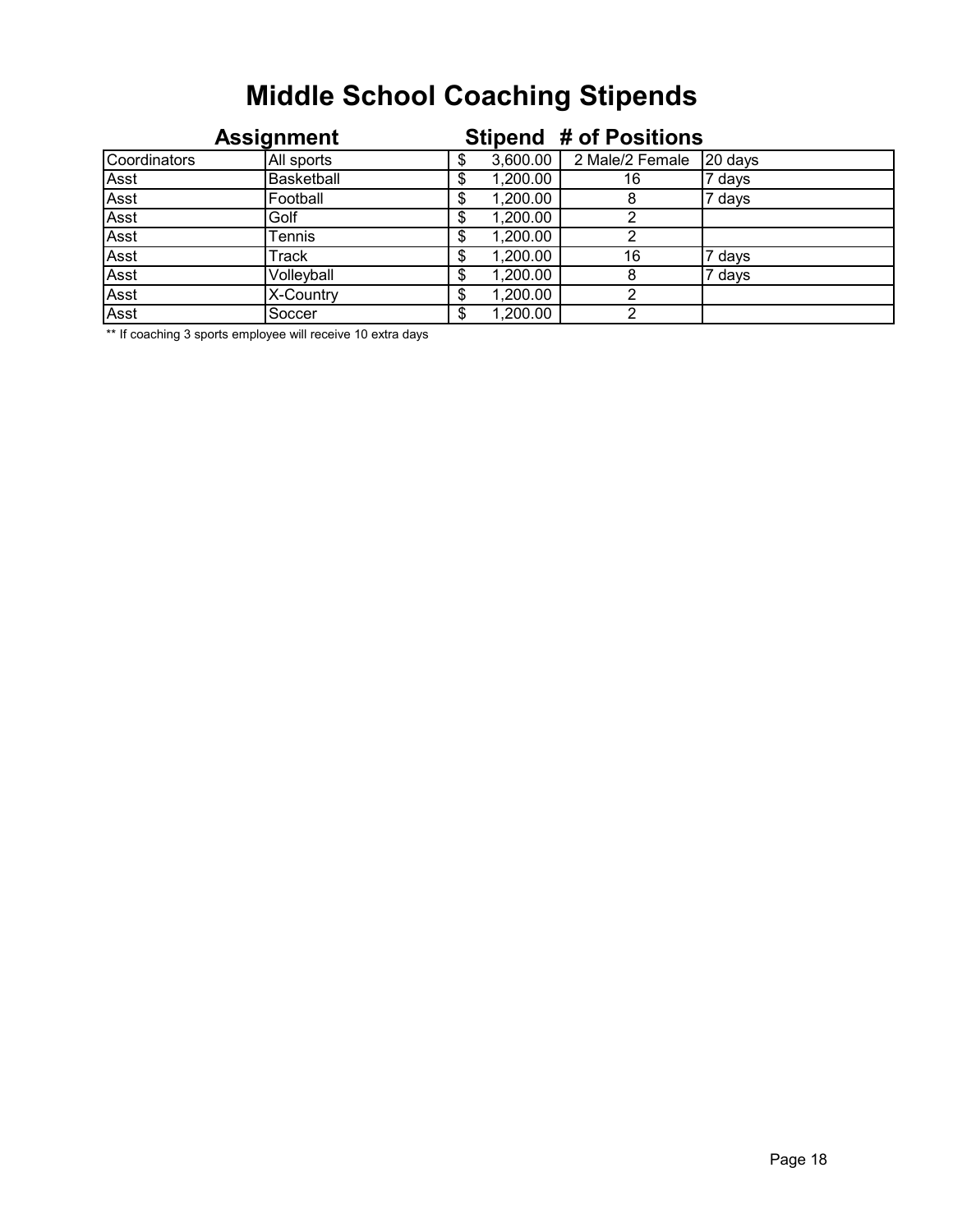# **Employees on the Teacher Salary Scale that Work More Than 187 Days**

| <b>Teachers</b>                             | # Days to work | <b>Notes</b>                |
|---------------------------------------------|----------------|-----------------------------|
| <b>Athletic Director/Head FB</b>            | 240            |                             |
| Band Director - HS                          | 226            |                             |
| <b>Asst. Band Directors - HS</b>            | 202            |                             |
| <b>Band Director - MS</b>                   | 202            |                             |
| <b>CTE Teachers</b>                         |                |                             |
| <b>Business</b>                             | 187            |                             |
| <b>Business - MS</b>                        | 187            |                             |
| Cosmetology                                 | 187            | (10 extra days-stipend)     |
| Criminal Justice (Part-Time)                | 187            |                             |
| Family & Consumer Science (FACS)            | 187            |                             |
| PLTW (Project Lead the Way) - Tech Ed       |                | 187 Pre Engineering Program |
| Tech Ed                                     | 187            |                             |
| Technology                                  | 187            |                             |
| <b>Building Trades</b>                      | 187            |                             |
| <b>Electrical Trades</b>                    | 187            |                             |
| <b>FACS - Early Childhood</b>               | 187            |                             |
| <b>Industrial Electronics</b>               | 187            |                             |
| Small Engine Repair                         | 187            |                             |
| Welding                                     | 187            |                             |
| <b>Business - COOP</b>                      | 197            |                             |
| FACS - COOP                                 | 197            |                             |
| <b>Health Science - COOP</b>                | 187            |                             |
| Ag Science                                  | 220            |                             |
| Ag Science - COOP - MS                      | 220            |                             |
| Classroom Teachers                          | 187            |                             |
| <b>High School Technologist (Certified)</b> | 197            |                             |
| I<br>Librarian - HS                         | 202            |                             |
| Γ<br>Librarian - MS                         | 197            |                             |
| Γ<br>Librarian - Elementary                 | 192            |                             |
| Registered Nurse (Lead)                     | 197            |                             |
| <b>Registered Nurse</b>                     | 192            |                             |
| <b>ROTC Staff</b>                           |                | 226 Non-contract Days       |
| Vocational Adjustment Coordinator for Sp Ed | 197            |                             |
|                                             |                |                             |